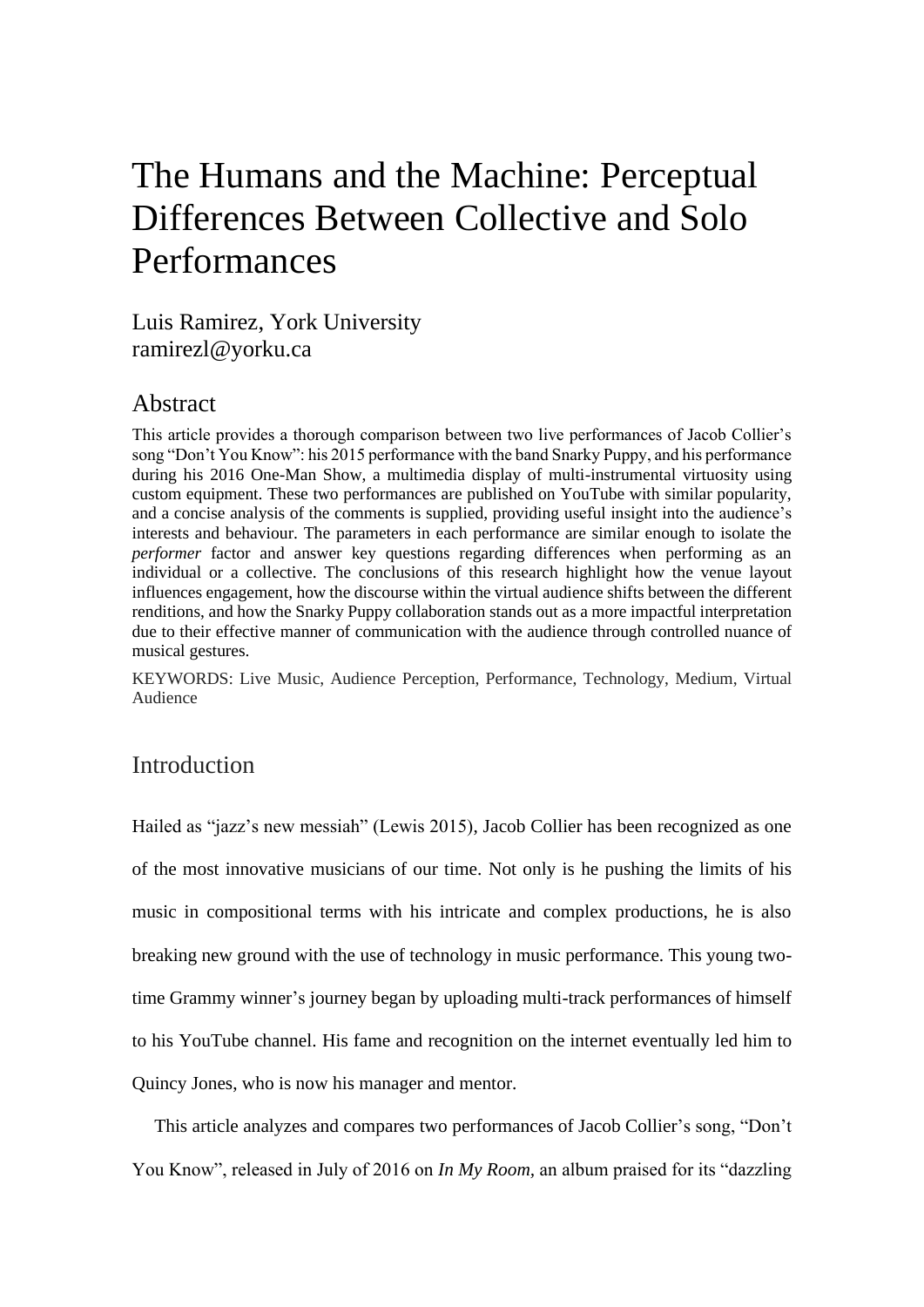exuberance and virtuosity" (Fordham 2016). Before this release he was invited in 2015 to perform the song as part of the album *Family Dinner - Volume 2*, by the three-time Grammy winning band Snarky Puppy. This performance was distributed as a DVD special and uploaded to YouTube (groundUPmusicNYC 2016), where it has garnered over three million views.<sup>2</sup> Around the same time and for the next two years Collier toured around the world with his cutting-edge One-Man Show, a display of multi-instrumental virtuosity where he simulates a digital one-man band using custom equipment built by Ben Bloomberg, a Massachusetts Institute of Technology graduate student. These performances include a vocal harmonizer that allows Collier to sing twelve-part vocal harmonies and a series of looping stations for various instruments, plus a video element generated from 3D cameras that enable him to replicate multiple iterations of his image that are projected onto a screen (Cawley 2017).

The solo performance that will be analyzed is his 2016 live show at the Village Underground in London, England (Jacob Collier 2016). Although there are several renditions of his live show online, this specific video is hosted on Collier's own channel and has the most comments and views. The two videos mentioned are the main source for this analysis, and they were selected because of their proximity in terms of dates and popularity.<sup>3</sup> The special software used for this research was the NVivo program for comment analysis and the Logic Pro X digital audio workstation for audio analysis.

The parameters in each performance are similar – the same song, with the same singer, in front of a live audience and with a virtual audience participating through the YouTube comments. In addition, both videos were created with a high-quality production and multi-camera setups that facilitate an immersive experience for the online viewers. These features isolate the *performer* factor and allows the following questions to be addressed: what are the differences when performing as an individual versus a collective? Are these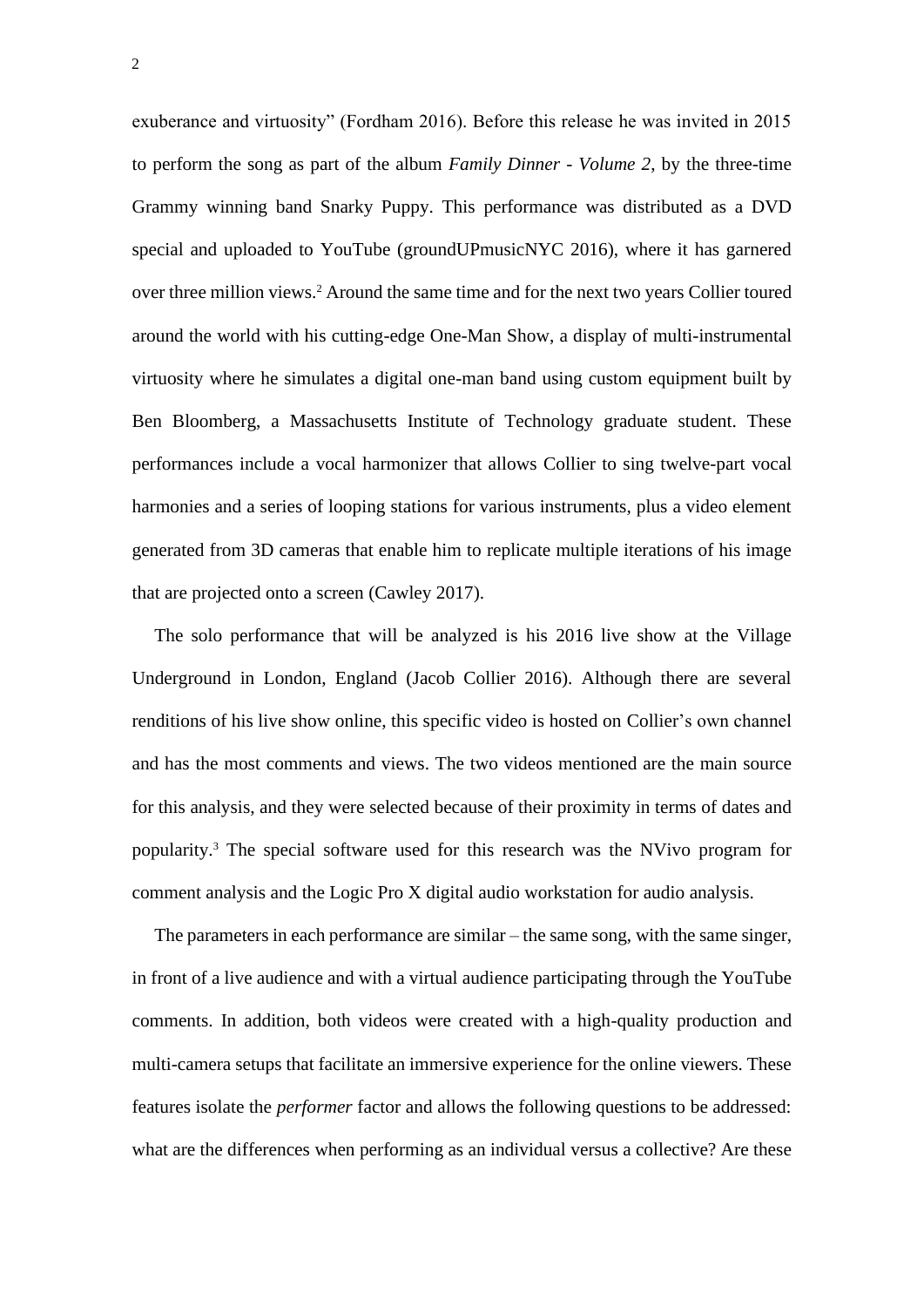differences reflected in the audience's discourse and preferences? What is uniquely achievable in each specific format and how is the message more effectively conveyed?

A meticulous analysis of the performances as perceived from the videos produced and published on YouTube is provided and the differences and similarities are highlighted. In addition, a concise analysis and categorization of the comments is supplied as an ethnographic method for useful insight into the audience's inclinations and behaviour. With this, the aim of this article is to provide valuable research concerning the dynamics and contrasts between solo performance and band performance and the influence these two formats may have on audience perception.

### *One-Man Show* Analysis

These analyses will be divided in the sections detailed in TABLE 1 and TABLE 2. The structural differences between versions are colored and will be discussed in the corresponding section. It is important to note that detailed lyric analysis and harmonic analysis are beyond the scope of this article. However, when appropriate, some relevant details will be provided when they contribute to the broader context of the analysis.

| Section           | <b>INTRO</b> |               |    | VERSE 1   PRE-CHORUS 1   CHORUS 1   INTERLUDE 1   VERSE 2   PRE-C 2 |               |       |    |               |               |  |
|-------------------|--------------|---------------|----|---------------------------------------------------------------------|---------------|-------|----|---------------|---------------|--|
| Length (measures) | 20           |               | 16 |                                                                     |               |       |    | 16            |               |  |
| Subphrases        |              | $4m \times 5$ |    | $4m \times 2$                                                       | $4m \times 2$ | 5m    | 1m | $4m \times 4$ | $4m \times 2$ |  |
| Measure           |              | 20            |    | 44                                                                  |               |       | 58 |               | 82            |  |
| Time Signature    |              |               |    |                                                                     |               |       |    |               |               |  |
| Timecode          | 00:05        | 00:57         |    | 01:39                                                               | 01:54         | 02:15 |    | 02:26         | 03:07         |  |

TABLE 1. Structure of Solo version.

| Section           |               | <b>PRE-C 2 CHORUS 2</b> | PIANO SOLO |     |                                           |       |     |               |               | INTERLUDE 2 VERSE 3 PRE-C 3 CHORUS 3 |               | OUTRO          |
|-------------------|---------------|-------------------------|------------|-----|-------------------------------------------|-------|-----|---------------|---------------|--------------------------------------|---------------|----------------|
| Length (measures) | 8             |                         | 40         |     |                                           |       | 16  |               |               | 64                                   |               |                |
| Subphrases        | $4m \times 2$ | $4m \times 2$           |            |     | $4m \times 6$ 4m $\times$ 2 4m $\times$ 2 | 5m    | 1m  | $4m \times 4$ | $4m \times 2$ | $4m \times 2$                        | $4m \times 4$ | $4m \times 12$ |
| Measure           |               | 90                      | 14         | 122 | 130                                       | 135   | 136 | 152           | 160           | 168                                  | 184           | 232            |
| Time Signature    |               |                         |            |     |                                           |       |     |               |               |                                      |               |                |
| Timecode          | 03:07         | 03:22                   | 03:43      |     |                                           | 05:23 |     | 05:33         | 06:15         | 06:30                                | 06:51         | 09:04          |

The solo version contains certain stylistic elements that can be traced to funk, soul, and other genres within the spectrum of jazz fusion. These characteristics will be addressed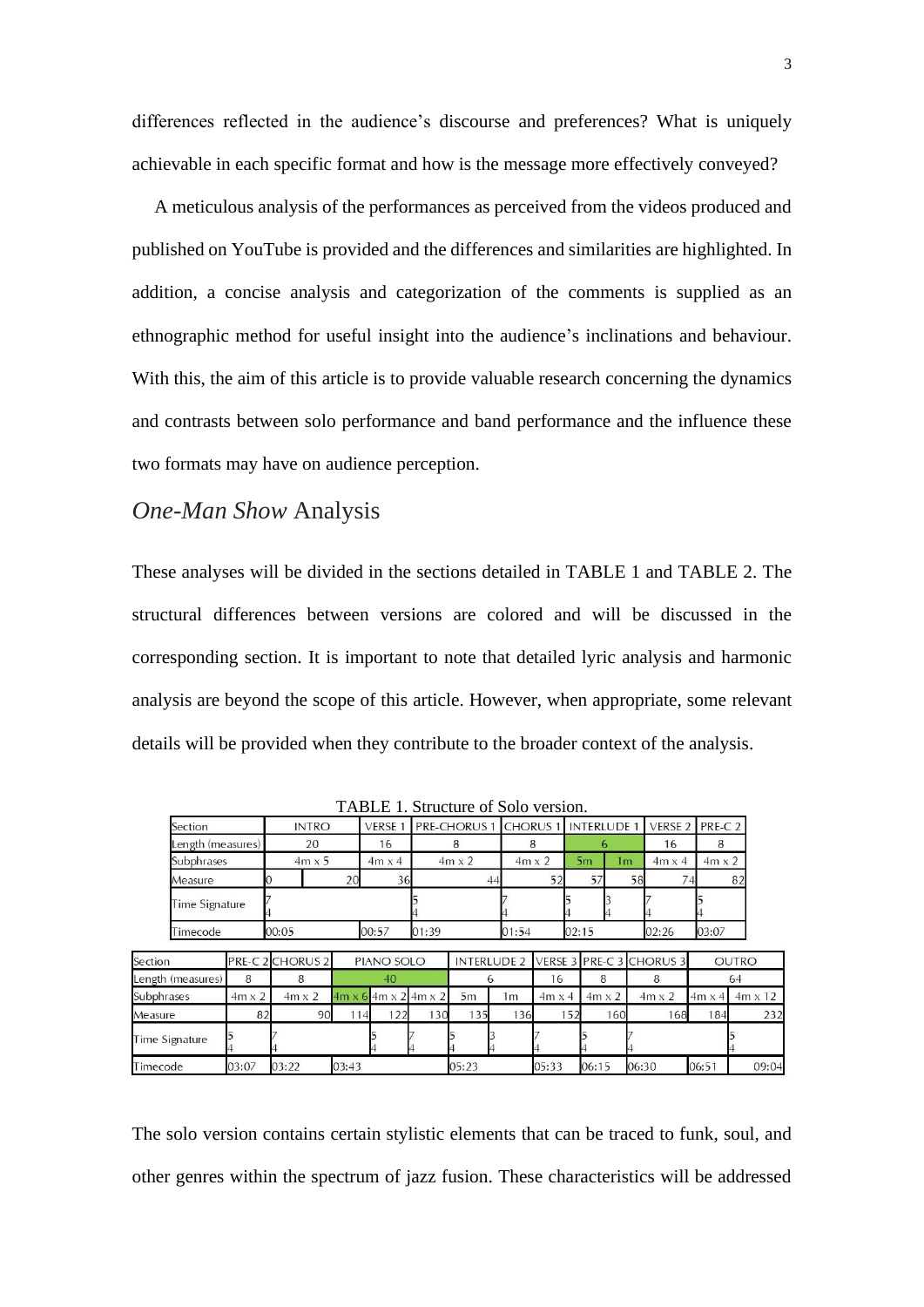when present in their respective section. Harmonically speaking, the piece follows a consistent exchange between the C dorian and F mixolydian modes. F mixolydian, which can be interpreted as the subdominant region, is visited during the several pre-choruses and every time the time signature changes to 5/4. All the other 7/4 sections, including verse and chorus, return to the main C dorian sound. This pattern continues after the modulation a half-step above during verse 3 and pre-chorus 3.

INTRO. The song begins with a continuous stream of eighth notes playing a B♭/E♭ perfect fourth in a 7/4 time signature at a tempo of 160 beats per minute [00:05].<sup>1</sup> This ostinato is played on the piano and loops every measure, with a slight accent on the first, eighth, and twelfth eighth notes. This syncopation before beats five and seven in the 7/4 context results in a sense of forward motion. This motor rhythm continues to appear throughout the song and holds together the atypical 7/4 time signature. Most phrases are in groups of four measures, oftentimes repeated either two or four times. One difference from the original album recording is an extra phrase for a total duration of twenty measures.

Collier begins by playing a pattern on different instruments each measure, sometimes allowing a full measure of looping to occur without him so he can move around when the instruments are far apart. The first loops are of piano and multiple non-pitched percussion instruments, including sleigh bell, shaker, cowbell, and slit drum. The perfect fourth ostinato is not enough by itself to provide harmonic context, but the voicing of the chords of the second piano loop [00:10] suggest a C dorian sound, corroborated by the bass loop a few measures later [00:36].

The first measures of the song illustrate the dynamic that will unfold during the rest of the performance: Collier will be initiating different loops with several instruments adding layers to the song, a common dynamic of other live looping performers. However, it is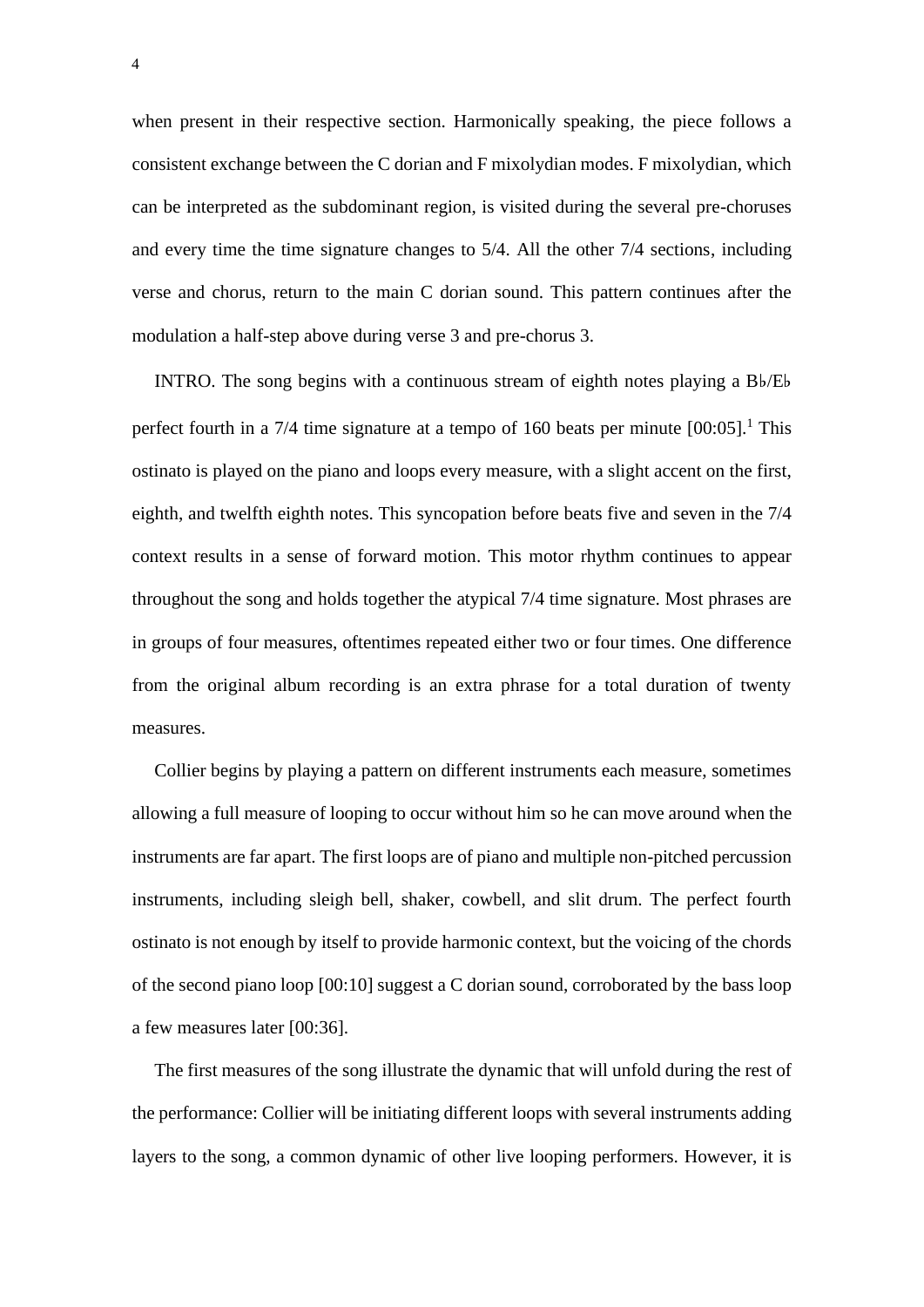crucial to note that not all the sounds heard are recorded by him in real time. Due to the complexity in the construction of this piece, there are accompanying tracks that fill in the rest of the parts. This factor became a point of contention in the comments, with some commenters expressing disappointment or disbelief like: "Well half of it are samples here and definitely not live. Agreed? Now he is certainly great, but in this show I'm not even sure he sings live…" (jjj13031984 2018); and "Too difficult to recognize the live effort with the precoded(sic) vocals and sounds, except for the brilliant solos. I prefer Jacob with a band" (lalloghin 2016).

VERSE 1. This is the first time that Collier sings with his harmonizer [00:56] and the first time his face appears on the multimedia setup projected behind him, while addressing the audience for the first time and lifting his arm up over his head to invigorate them. Due to the ambiguity of the 7/4 time signature, the start of the verse feels somewhat abrupt. The faces projected reflect the number of voices in the chords he is playing, so while some listeners may not understand this reference, one can assume that subliminally they can make the connection that the more faces they see the denser the sound is. The combination of these factors results in cheers of enthusiasm from the audience.

Collier lands every downbeat on a five-part E♭ lydian chord, and for the rest of the line he sings diatonically within the C dorian mode, moving in parallel with triads harmonizing the melody. It is in this verse when the drum kit groove begins in the playback, alongside a bass synthesizer and other percussion sounds. Each time Collier lands on the downbeat with the sustained chord, he uses this moment to connect with the audience by looking at them and changing his facial expression to reflect the chord changes, making the harmonic movement move evident.

PRE-CHORUS 1.The pre-chorus feels more energetic by reducing the time signature to 5/4 and due to an increase in the percussion activity with a track of claps on every beat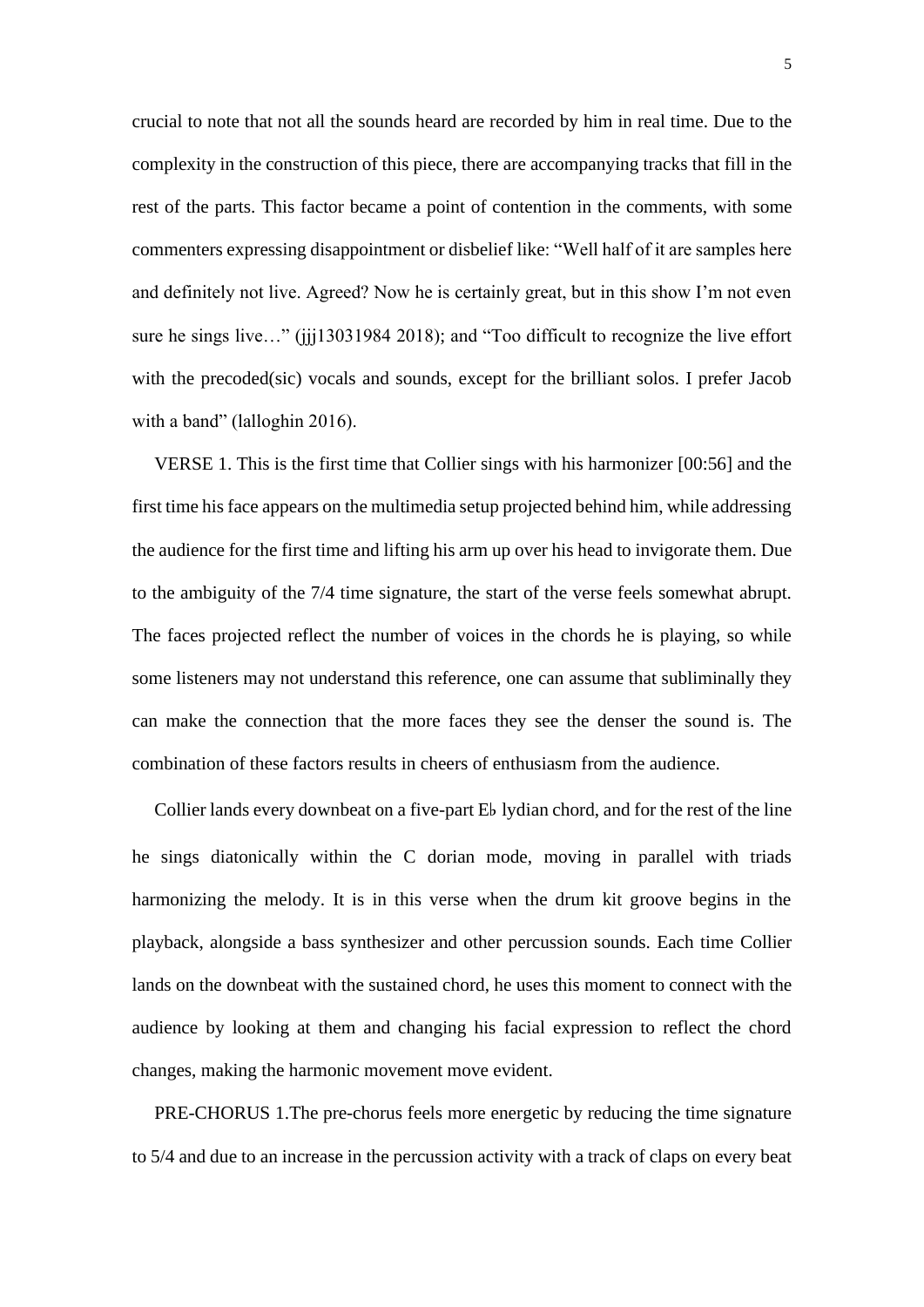and a tambourine playing sixteenth notes on the offbeat eighth notes [01:39]. Collier moves to the upright bass to play a rising bass line that emphasizes the first and sixth eighth notes, dividing the measure exactly in half. This section is only two four-measure phrases, and despite the change of time signature the groove resembles the previous section with its use of syncopation. Some additional instruments in the background mix include claps, cuica, tambourine, synthesizer, and piano chords.

CHORUS 1. This first chorus returns to the 7/4 pulse and the C dorian zone [01:54], with the groove feeling somewhat less hectic now without the tambourine. The chorus makes it evident that Collier is not playing all the sounding instruments; he is singing and moving in the centre of the stage while only playing a shaker as the drum kit, bass synthesizer, keyboards, and initial motor rhythm are sounding in the background. At the same time, a distinct piano riff appears during the second phrase [02:05], built with stacked fourths over two measures as indicated in FIGURE 1. This gesture will become a recurring motif throughout the song, repeated twice during this second phrase with minimal variation.



INTERLUDE. The texture dramatically changes during this interlude [02:15], with claps on a seven-eighth note rhythmic pattern, glittery sounds of bells, and synthesizer chords above a 5/4 groove. The drums, bass, and other synthesizers join right before transitioning to the next verse. The interlude alternates between a Dm7 chord in first inversion and a Cm7 chord in second inversion over an F bass, once again indicating a subdominant region. Collier uses this interlude to play an energetic but brief piano solo, given that this transition only lasts for eleven seconds. This interlude matches the structure of the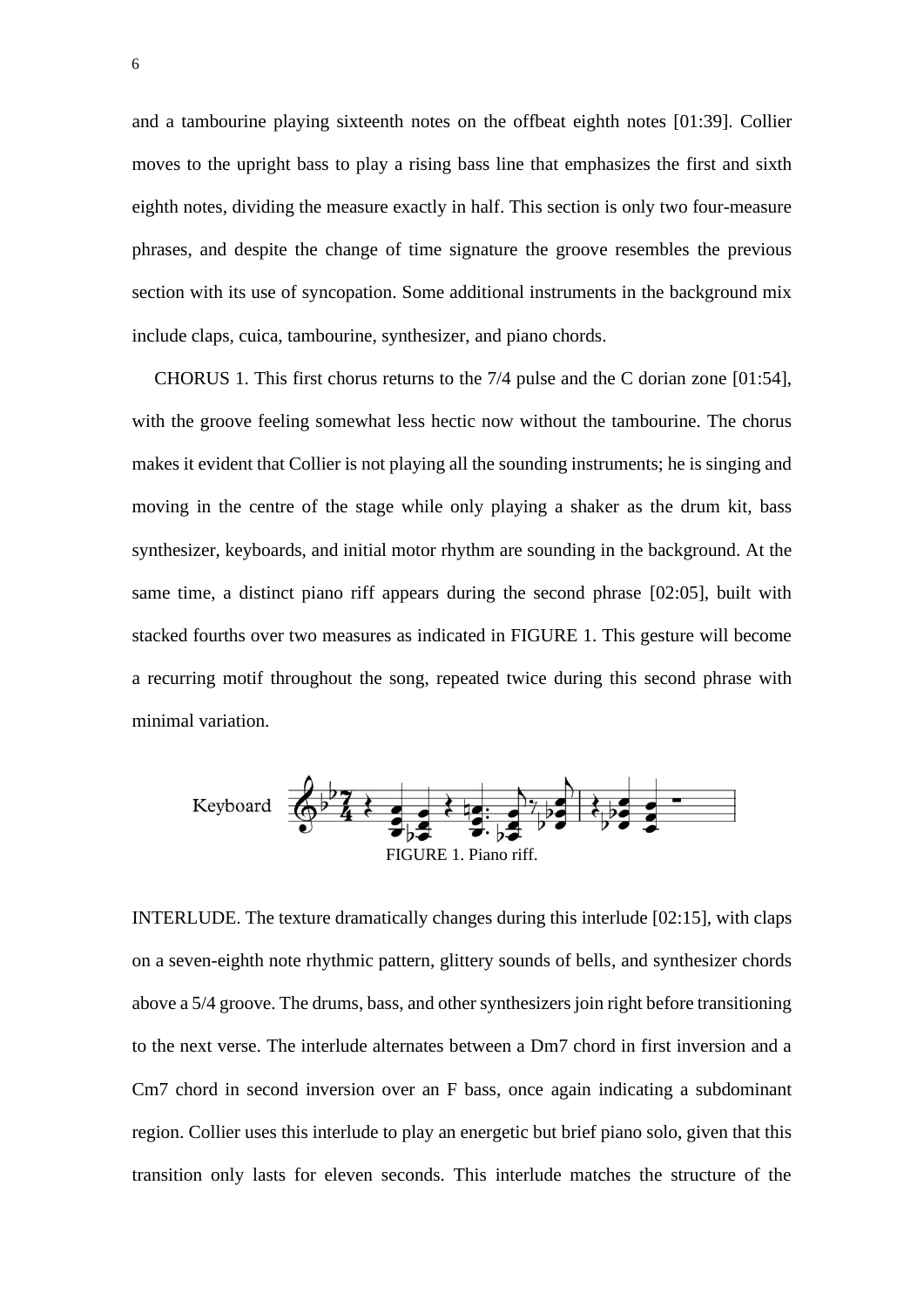original version, built with an ambiguous combination of five measures of 5/4 and one of 3/4. The sense of pulse is further distorted with the drum kit groove starting on the last beat of the second measure.

VERSE 2. During this verse Collier still uses the first measure of each phrase to address the audience or to alter the held chord [02:26]. In the latter case, each new line of the verse presents a slightly more chromatic chord reflected with the visual effects, making it stand out from the previous verse.

Something critical occurs during the last line of this verse at the [03:02] mark. Collier is physically alternating between playing the harmonizer and the synthesizer, but after singing the last line he does not go to the synthesizer to play the piano riff. Yet, the riff is still heard as he adjusts some settings in his harmonizer. Although the use of backing tracks has been discussed previously, the difference in this case is that he was previously giving the impression of actually playing the sounds heard. At first glance this indicates one of two possibilities: either he was pretending to be playing, or he played a different virtual instrument with a sound which was too difficult to discern from the mix.

The audio in question was extracted from the second (when he is at the synthesizer) [02:36] and fourth lines (when he is not) [02:57], and with the help of spectrum analyzer software<sup>4</sup> their spectrograms were compared. Initially, the only noticeable differences both visually and aurally were the more active tambourine and bass lines of the fourth line. However, a very soft, drawbar organ-like timbre was noticeable, only audible briefly from [02:42] to [02:43]. By whistling and analyzing this sound and overlapping its frequency range on the excerpts' spectrograms, the corresponding frequency was found between 1797 and 2230 Hertz (FIGURE 2a). Interestingly, a sound can be found within this register on the third transient that only appears in the excerpt when Collier is at the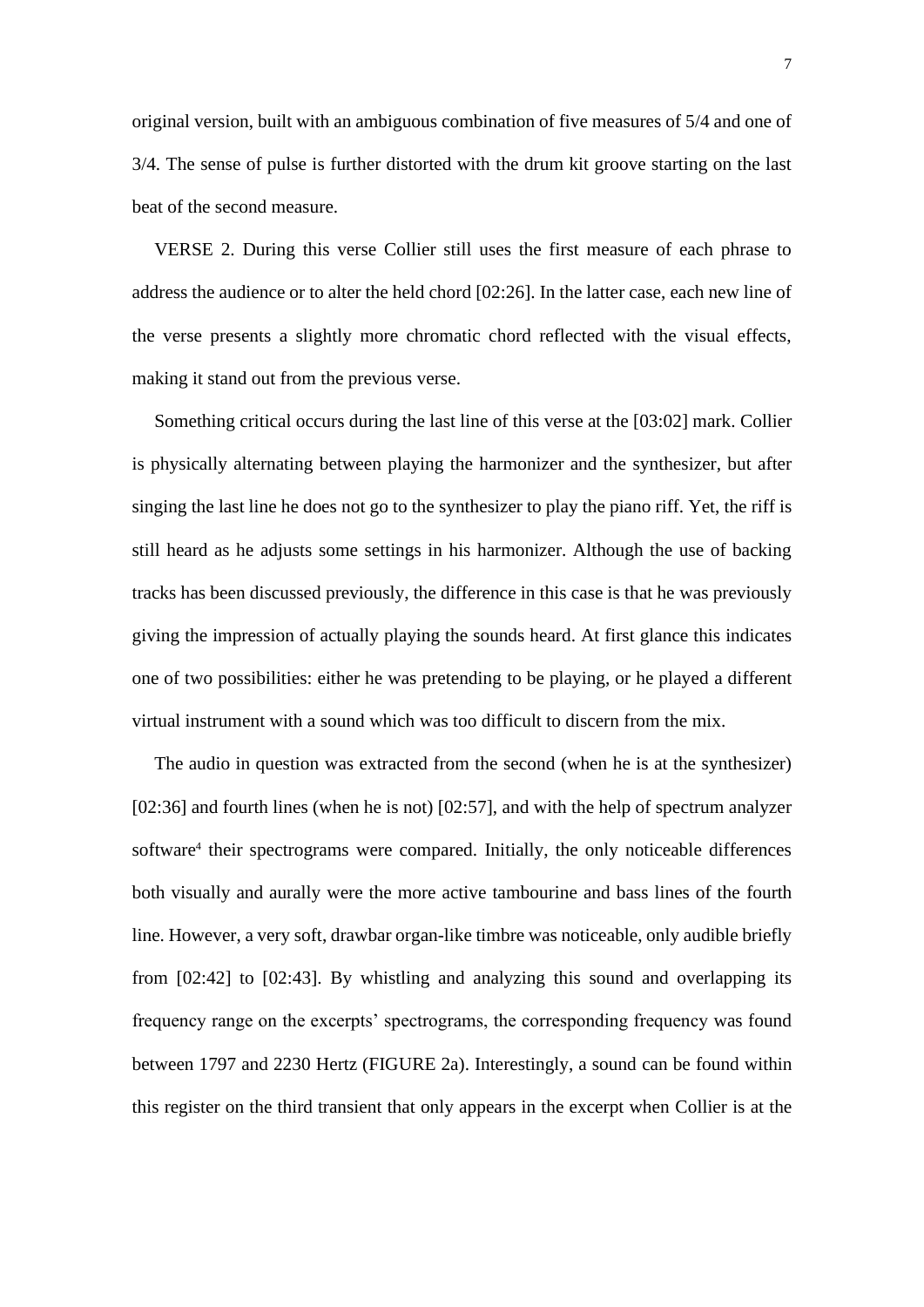synthesizer (FIGURE 2b), but not when he is away from it (FIGURE 2c). This corroborates that he was playing an additional instrument while at the synthesizer.



FIGURE 2a. Spectrum of whistle.



FIGURE 2b. Spectrum of riff with organ. FIGURE 2c. Spectrum of riff without



organ.

PRE-CHORUS 2. The second pre-chorus is almost identical to the previous one, with a few exceptions. Collier is also singing while playing bass, although with slight variations to the bass line he plays, illustrating the improvisational nature of the performance [03:08]. Additionally, there are two new musical gestures: The first one is a frenzied "outof-tune" synthesized banjo line [03:19] moving in fast sixteenth notes with angular motion (FIGURE 3) leading into the second one, a quick riff played on MIDI brass. The first gesture becomes a staple of this version, and while Collier never performs it in real time, it will appear several more times in extended iterations to contribute to the hectic character of the song.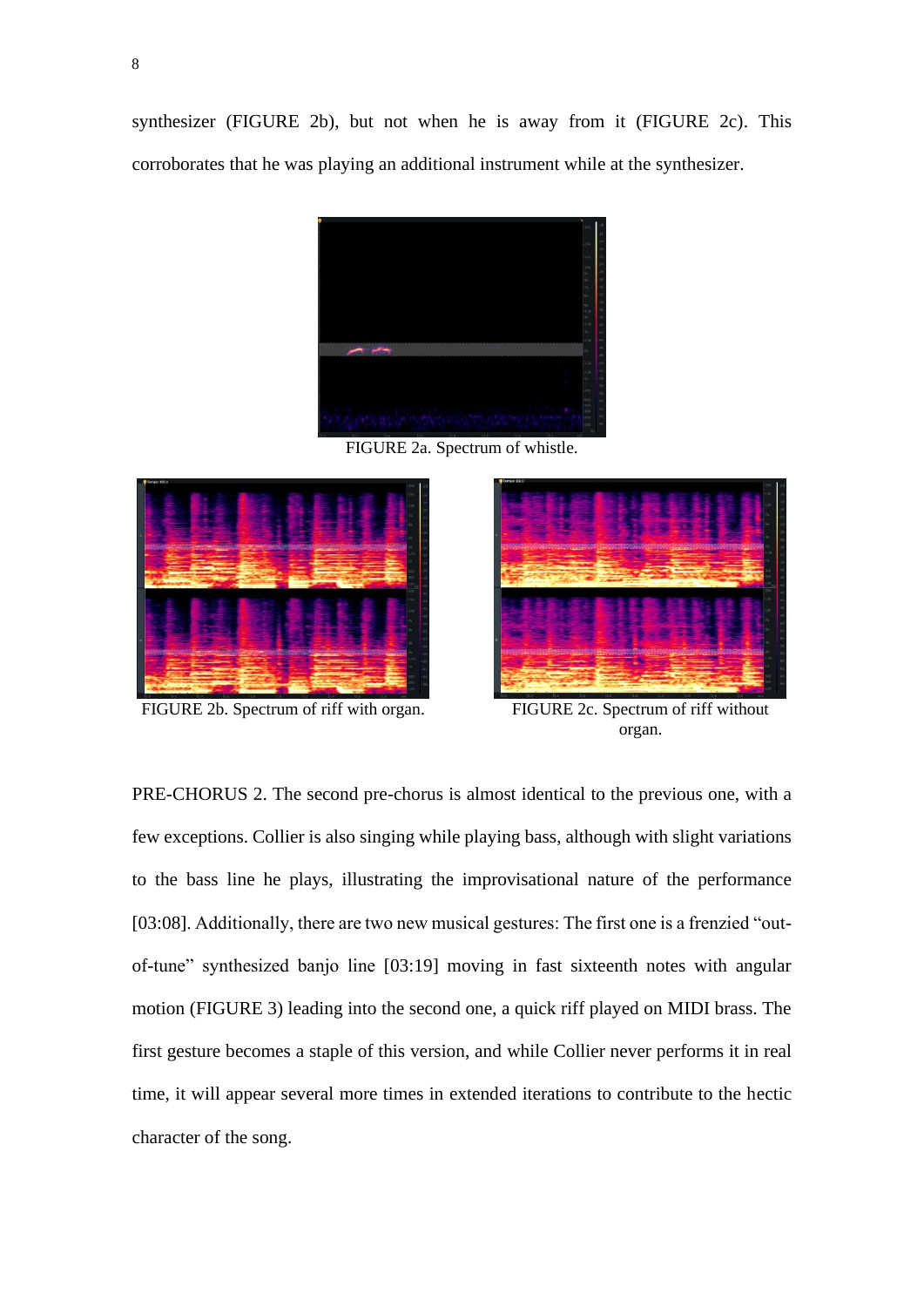

CHORUS 2. Although the second chorus [03:23] is very similar to the previous one, the piano riff is now played in both phrases, finishing with the banjo riff appearing briefly.

PIANO SOLO. This section [03:44] is one of the main differences between versions, as expected from the improvisational nature of a piano solo. The sounds in the background include atmospheric synth pads, a tambourine and snare accenting beats three and seven, very subtle but fast hi-hats, and a bass line riff illustrated in FIGURE 4 that emphasizes beats one and three alternating between C and B♭ pitch centers [04:05], among other subdued sound effects. For a few measures, while he improvises on the high register of the piano with his left hand, he continues to manipulate parameters with the other hand of the sustained chord he previously sang.



The general mood at the beginning is that of serenity, but the subtle internal activity of the drum kit and bass slowly grow in volume, increasing the number of events happening per beat. This textural growth is given even more momentum with Collier's solo, which morphs from gentle melodic lines in the C dorian realm into a quick line from the bottom of the piano [04:36] to the top, moving back down over the D minor pentatonic scale. This leads into a low E♭ anticipating the transition to the more energetic section in F. This region [04:47] is highly energetic and moves back to the 5/4 and the subdominant zone. His virtuosity is immediately on display with constantly syncopated rhythms, a flurry of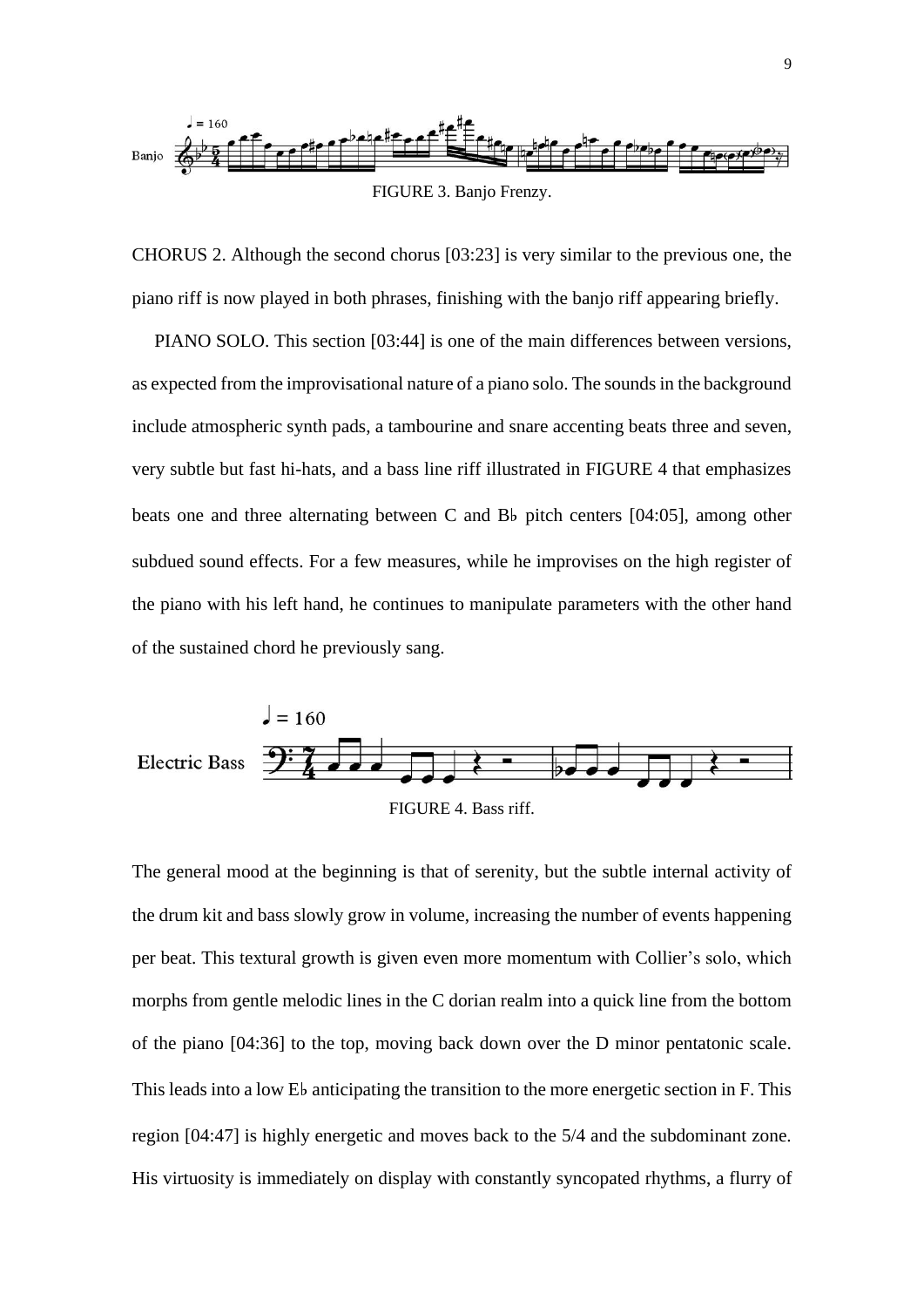notes covering the extremes of the piano, and fast interlocked chords that show his proficiency with the instrument. These pianistic fireworks are projected onto the screen behind him and accompanied by a pulsating light show, which augments the multimedia experience.

INTERLUDE 2. The frenetic solo is followed by a pause in the percussion activity [05:23] before a dramatic growth to the verse. This interlude follows the same harmonic and rhythmic content as the previous one and is not present in the Snarky Puppy version.

VERSE 3. The intensity of this transition is further amplified with an abrupt modulation one half step above [05:33]. Collier sustains the first line of the verse on an (E, F#, B) chord for a full measure, creating suspense and causing a reaction from the audience. The next line [05:42] is an even more impactful moment, where he sings a seven-part harmony chord progression from C#m<sup>9/11</sup> to  $E^{9/13}$  arriving to an  $F#^{9/11/13}$  on the downbeat of the next measure. This specific chord progression causes several of the members of the audience to gasp in awe, audible thanks to the rare and brief opening in the texture of the music. It is possible that this reaction is caused by the addition of a deep bass line for the first time over the word "world" and under the heavily harmonized melody. Combined with the subsequent dramatic silence, this provides an exemplary use of Collier's manipulation of harmony. It is worth pointing out that this precise moment is the most referenced timecode of the video in the comments, with over ten commenters sharing their emotional reaction to this specific moment. <sup>5</sup> There are two heavy outbursts of fast-paced drum and bass riffs connecting the aforementioned vocal lines, the first one with dubstep and electronic qualities [05:38] and the second one more reminiscent of African drums [05:49]. The third and fourth line of this verse return to the groove present in the previous verses, but with a thickly syncopated bass line added on the offbeats.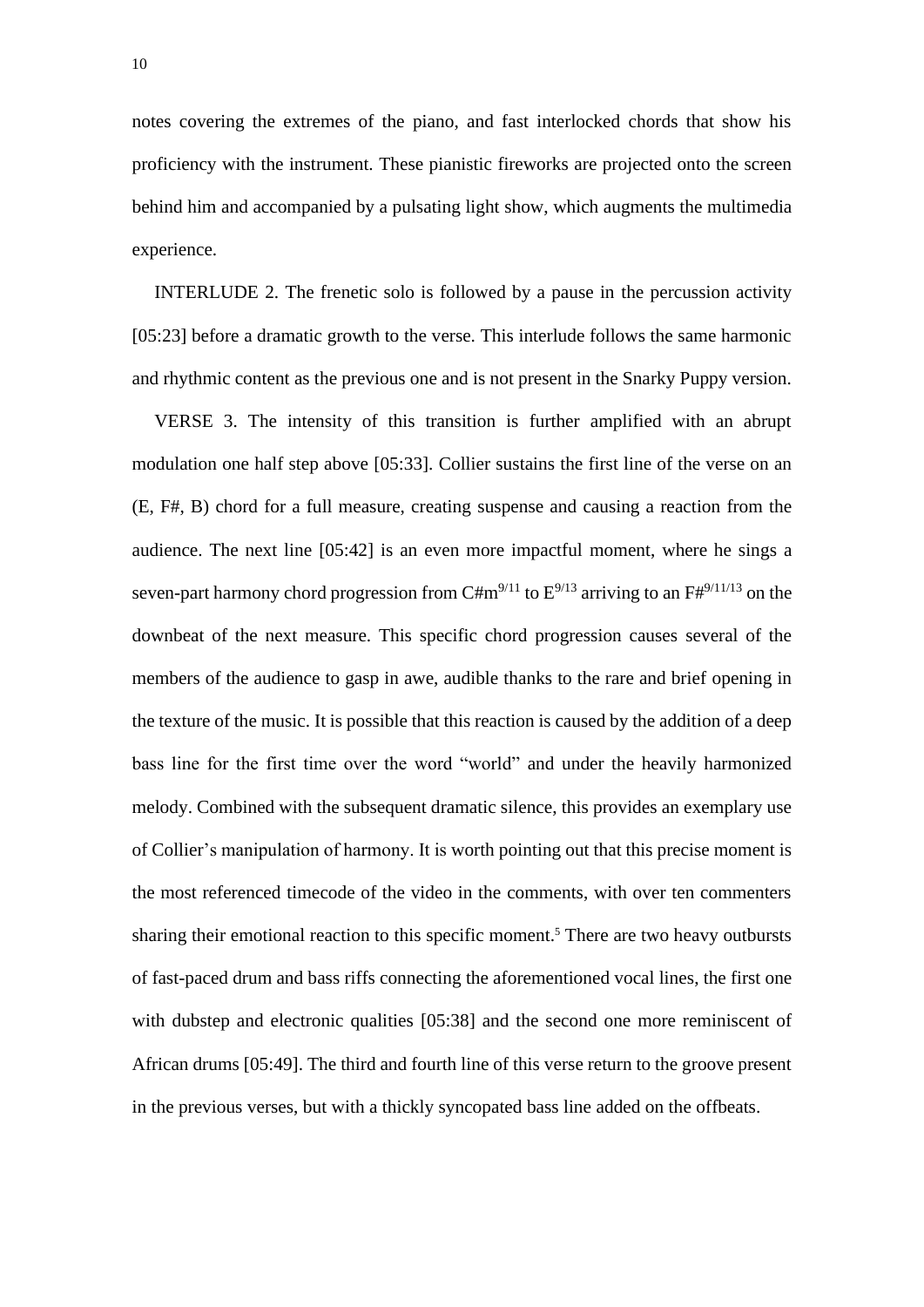PRE-CHORUS 3. The only difference to previous instances of the pre-chorus is that the accompanying track now includes more of the synthesized brass sounds and the frenzied banjo riff previously mentioned [06:15].

CHORUS 3. The music stealthily modulates back to the original key one half-step below for the third and final chorus [06:30]. It is almost identical to the previous one, with the exception of a mostly empty first measure that only includes a disappearing bass line in addition to the vocal line.

OUTRO. The texture is suddenly reduced to only a few instruments playing atmospheric gestures [06:51]. The opening perfect fourth on the piano is brought back subtly, in combination with an almost pitch-less organ, sparse percussion elements, and the bass riff mentioned in the piano solo shown in FIGURE 4. This riff becomes a useful marker for keeping track of the groove in the 7/4 signature, especially because of the sparse texture. This happens while Collier moves between several instruments, adding textural gestures to the mix. The track gets momentarily detuned for a four-measure phrase, before returning to the main groove evoking the initial instrumental loops [07:12]. Just as in the beginning, Collier goes back to sitting down while recording different percussion loops, including cowbells and drums.

The music changes one final time to a 5/4 signature that introduces different musical elements present in the song thus far [07:33]. During this highly active outro Collier continues to switch between piano, bass, and synthesizer, before finally settling on the drum kit. Several layers begin to fade out only leaving by the very end the piano riff, a kaleidoscopic flurry of bells, and Collier on the drums. Despite the decreasing texture, the volume of the ringing bells remains loud and maintain a busy atmosphere of incessant internal energy, which themselves reflect the frenetic character of the entire performance.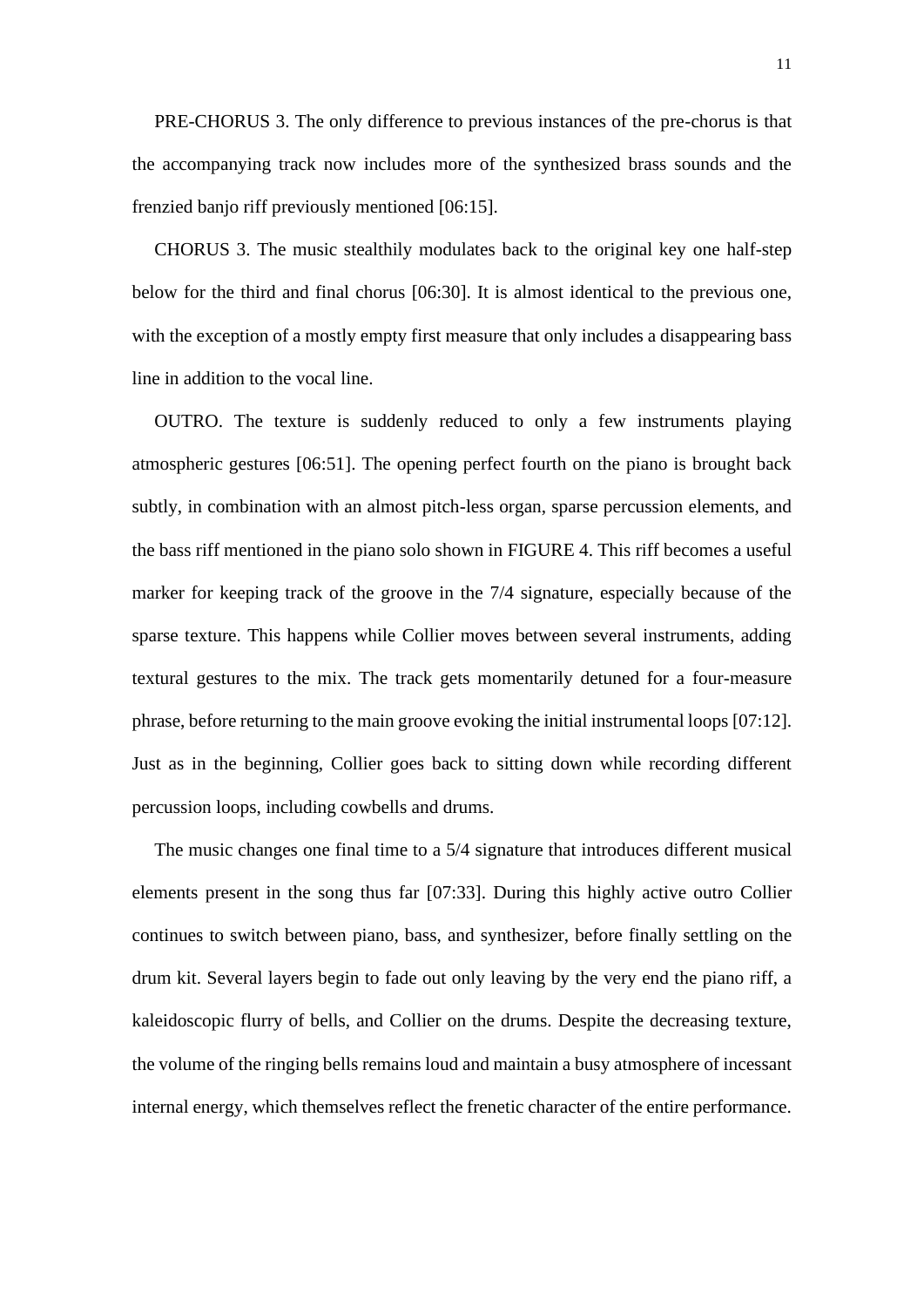## *Snarky Puppy* Band Analysis

This version was arranged by Jacob Collier and Michael League, bandleader of Snarky Puppy. The structure is mostly the same, with some differences in the duration of the first interlude and the piano solo, and a completely rearranged outro as can be seen in TABLE 2. The texture tends to be much sparser, lacking the additive layers of loops, with clearer stylistic features of funk and jazz fusion. Nonetheless, there are structural cues that are still followed, but by nature of the setup they tend to be a lot more flexible and improvisational. This interactivity between musicians is in stark contrast to the stratified growth of the solo version, with echoic responses to each other's gestures that build up the tension organically.

| Section           |                 | <b>INTRO</b>   | VERSE 1       | <b>PRE-CHORUS 1</b> |       |                 | <b>CHORUS 1</b> |                    | <b>INTERLUDE 1</b> |                 | VERSE 2       | PRE-C 2       |       |
|-------------------|-----------------|----------------|---------------|---------------------|-------|-----------------|-----------------|--------------------|--------------------|-----------------|---------------|---------------|-------|
| Length (measures) | 20              |                | 16<br>8       |                     |       | 8               |                 | 8                  |                    | 16              |               | 8             |       |
| Subphrases        |                 | $4m \times 5$  | $4m \times 4$ | $4m \times 2$       |       | $4m \times 2$   |                 | $4m \times 2$      |                    | $4m \times 4$   |               | $4m \times 2$ |       |
| Measure           |                 | 20             | 36            |                     | 44    |                 | 52              |                    | 60                 |                 | 76            |               | 84    |
| Time Signature    |                 |                |               |                     |       |                 |                 |                    |                    |                 |               |               |       |
| Timecode          | 00:00           | 00:53          | 01:35         |                     |       | 01:50           |                 | 02:10              |                    | 02:26           |               | 03:07         |       |
| Section           | <b>CHORUS 2</b> | PIANO SOLO     | VERSE 3       | PRE-C <sub>3</sub>  |       | <b>CHORUS 3</b> |                 | <b>INTERLUDE 2</b> |                    | <b>CHORUS 4</b> |               | <b>OUTRO</b>  |       |
| Length (measures) | 8               | 64             | 16            | 8                   |       | 8               |                 | 8                  |                    | 16              | 16            |               | 12    |
| Subphrases        | $4m \times 2$   | $4m \times 16$ | $4m \times 4$ | $4m \times 2$       |       | $4m \times 2$   |                 | $4m \times 2$      |                    | $4m \times 4$   | $4m \times 4$ |               | N/A   |
| Measure           | 92              | 156            | 172           | 160                 |       | 168             |                 | 176                |                    | 192             |               | 208           | 220   |
| Time Signature    |                 |                |               |                     |       |                 |                 |                    |                    |                 |               |               |       |
| Timecode          | 03:22           | 03:43          | 06:32         | 07:14               | 07:29 |                 | 07:50           |                    | 08:11              |                 | 08:53         |               | 10:12 |

TABLE 2. Structure of Band version.

The layout of the stage plays a substantial factor in the relationship between the musicians and the audience. The solo version is presented in a typical proscenium stage, while the Snarky Puppy layout is rather unique  $-$  it consists of three concentric rings, with some members of the audience in the very center, the musicians surrounding them in an outer circle, and another layer of audience members enclosing them. Furthermore, every listener and musician in the venue is wearing high-quality headphones, adding the artistry of the sound engineer into the picture. This rare setup strengthens the collective ethos of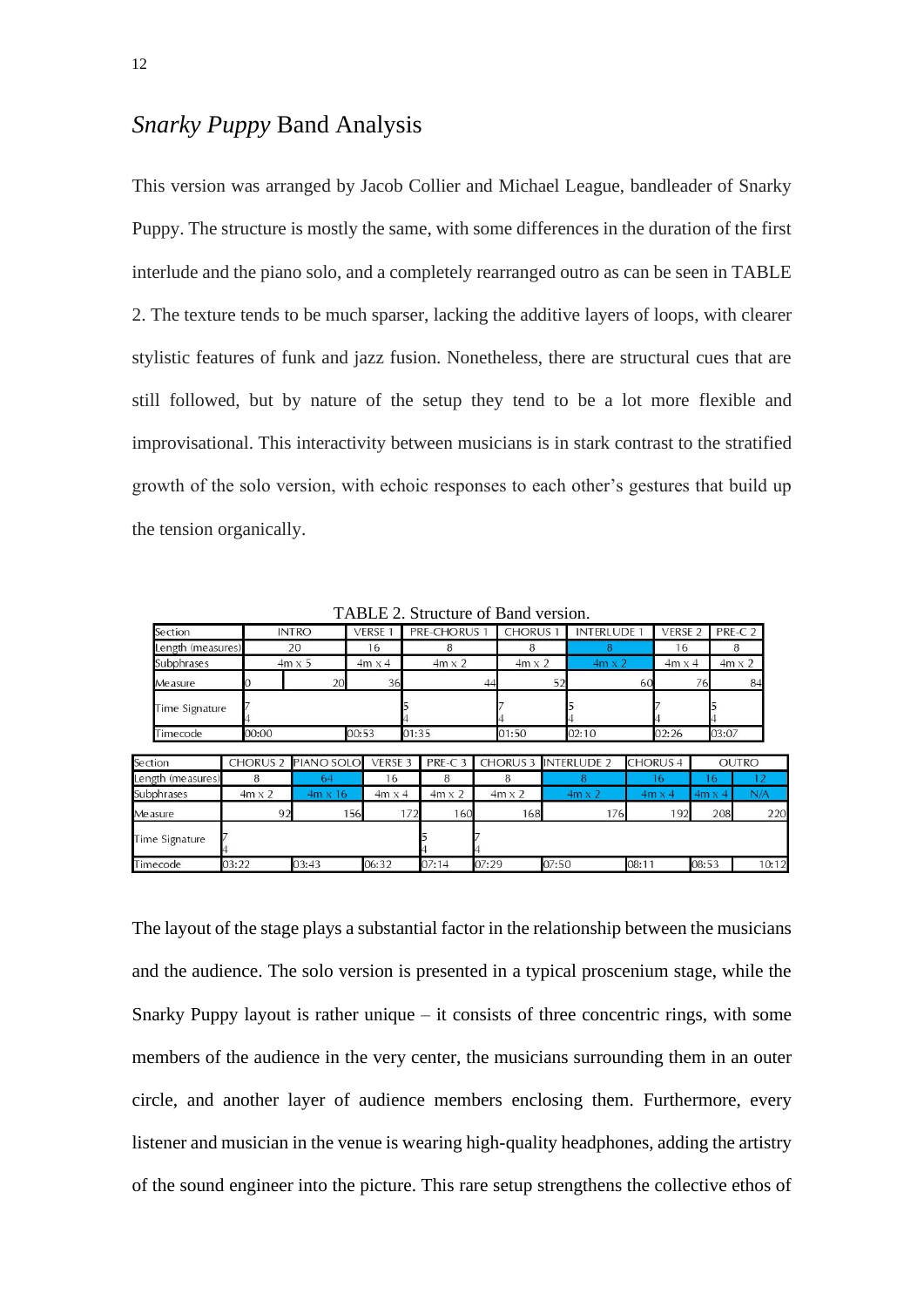the band by removing the focus from a single individual. It also allows the performers themselves to have visual contact and direct communication with each other and encourages the listeners to identify with the way others are enjoying the performance, deepening the experience.

INTRO. The song begins with the same repeated perfect fourth ostinato as in the solo version but on a synthesizer and with no hint of the pulse [00:00]. This pattern combined with sporadic interjections of other instruments create even more ambiguity and buoyancy. These atmospheric effects set an appropriate mood for the growth towards the first verse, and most members of the band get a chance to participate, albeit in a rather subdued way more akin to orchestral coloration. The first three phrases include the percussion instruments, echoes between the organ and piano, and electric guitar effects, with the bass joining during the last four-measure phrase using the riff shown in FIGURE 4 [0:32].

VERSE 1. A big difference from the previous version is that Collier's only instrumental changes are between playing the piano and singing with his harmonizer. Furthermore, he is being backed up by three singers [00:53], and even though his timbre is enriched it restricts the variability of his suspended chords in the harmonizer. This limitation is immediately noticeable in the downbeats of each phrase, since in this version they almost always land on the same chord with minimal changes.

The instrumental accompaniment is also much cleaner, with minimal percussion and occasional organ and bass interjections. One could argue that the groove is even more prominent here due to the spaciousness, which makes the attacks more piercing due to the lower ratio of events per second. One of the main reasons for this sparser texture is because the drum kit only emphasizes beats one and three, as opposed to beats one, three, five, and seven of the solo version. This subtle difference gives these measures a 7/4 feel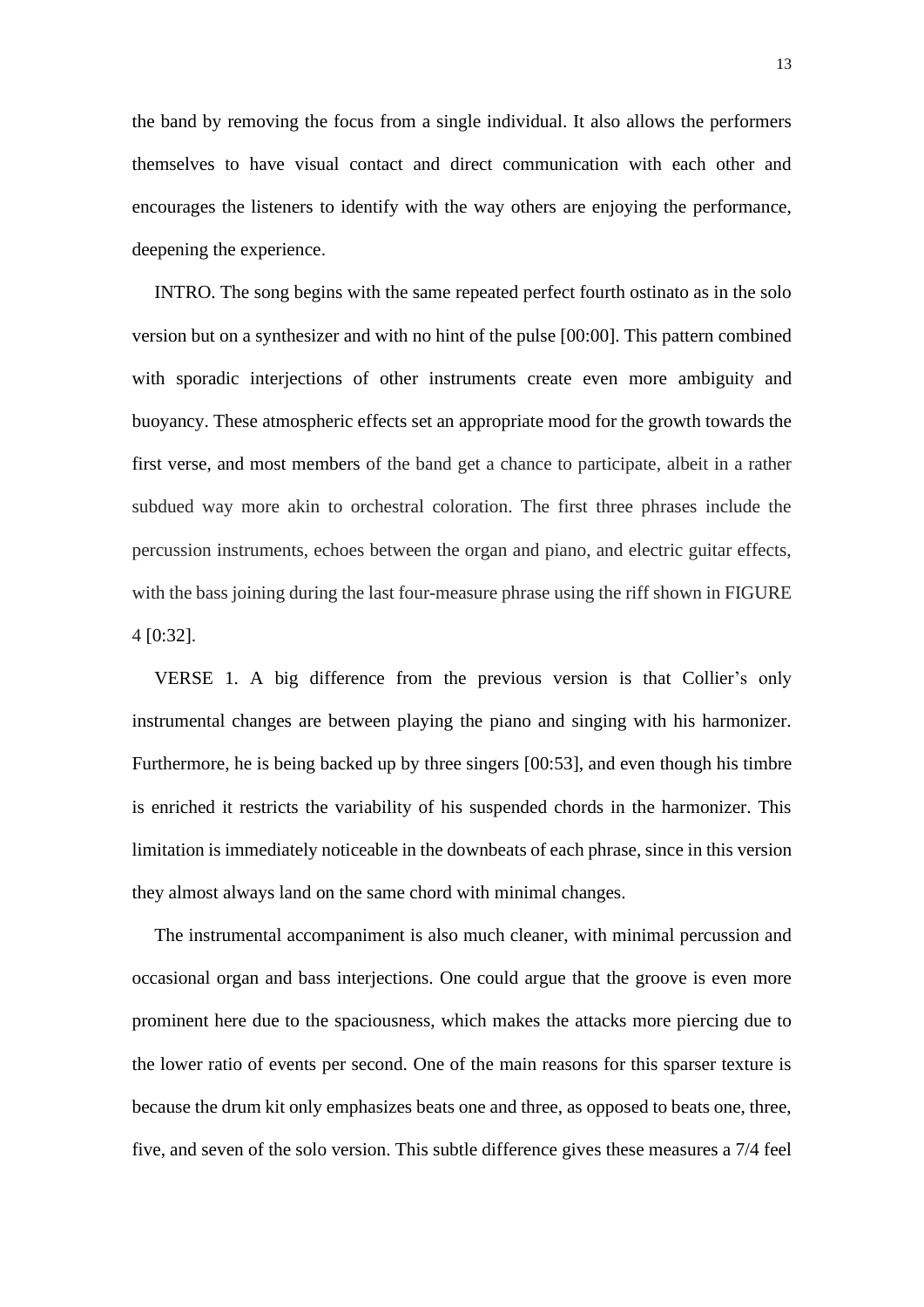instead of a combination of  $4/4 + 3/4$ . This is a key factor in the distinct grooves between versions.

PRE-CHORUS 1. Although both versions contain similar percussion activity in this section [01:34], their presence is less intrusive in this version specifically because they are human performers. The tambourine's MIDI interpretation in the solo version gives equal velocity values to the notes which translates into louder and busier high frequencies, while the human performers provide a nuanced contribution to the mix. This nuance could also be attributed to the sound engineering of the performance, but it is possibly a combination of both. The musical content is also different, with the synthesizer riffs removed and the other accompanying instruments reduced to organ, piano, guitar, singers, and percussion.

CHORUS 1. By the time the chorus begins [01:50], it becomes evident that Snarky Puppy is more concerned with cohesion on a broader scope. The metric feel discussed in verse 1 is symmetrically applied to the larger structures – the previous sections feel connected as a whole by maintaining the same musical elements, while the continuity of the solo version feels disrupted by constant changes every four measures. The characteristic riff mentioned in FIGURE 1 does not occur here. Instead, the organ and piano add brief gestures at the end of every phrase while Collier's singing is doubled an octave above by the singers. The chorus concludes with a brass hit, introducing the brass section for the first time.

INTERLUDE 1. Instead of dealing with the complicated ambiguity of the interlude 1 in the solo version, this transition is simplified to only eight measures of 5/4 [02:11], dismissing the metric changes. A reasonable assumption is that this change was made to facilitate the coordination between performers. The texture is atmospheric with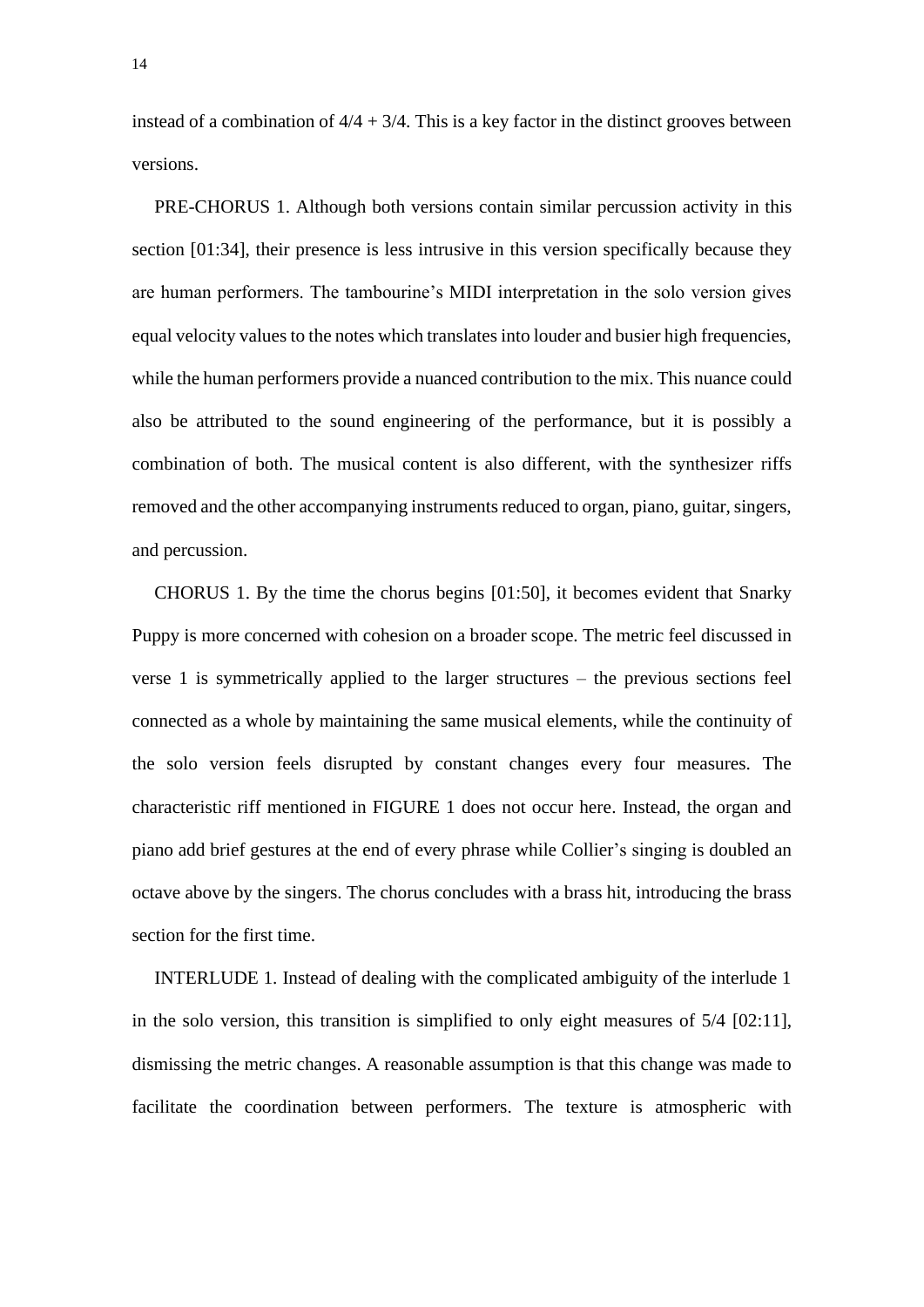improvisational elements on the organ, piano, and guitars. The content is much less virtuosic with a character similar to the introduction.

VERSE 2. The second verse resembles the solo version with the piano riff in FIGURE 1 appearing consistently for the first time, alternating between the piano and the brass between phrases [02:31]. The introduction of this riff increases the overall activity, with even shorter gestures in the guitars, bass, sousaphone, and organ. These sounds are smoothly introduced mainly as timbral augmentations, creating an almost subconscious growth in texture. A perfect example of this is with the sousaphone doubling the electric bass, a barely perceptible coloration of timbre. In addition, Collier varies the sustained chords more frequently, even singing strikingly dissonant harmonies like the jarring E♭m chord on top of the singers' E♭M chord of the first line [02:26].

PRE-CHORUS 2. This section [03:07] follows the same framework as the previous one, with added piano and organ interjections between phrases. However, the main difference is that the musical gestures discussed in the solo version do not exist in this version. In fact, the banjo riff illustrated in FIGURE 3 does not exist at all, perhaps due to its inhuman speed.

CHORUS 2. This chorus [03:23] contains even more brass interjections with hits between each line. While the narrative arch does seem to grow gradually, its character is considerably less dramatic than in the solo version. Its growth is mainly due to added timbral variety, while its texture remains somewhat sparse in comparison.

PIANO SOLO. The piano solo in this version presents a suddenly softer and relatively simpler and sparser texture [03:43]. The most noticeable difference is the lack of a continuous groove. The only sense of pulse is given with a subtle bass line and at a later point with the drums, but initially there is no metric emphasis. Structurally, this piano solo section accomplishes a consistent linear growth both in texture and volume, in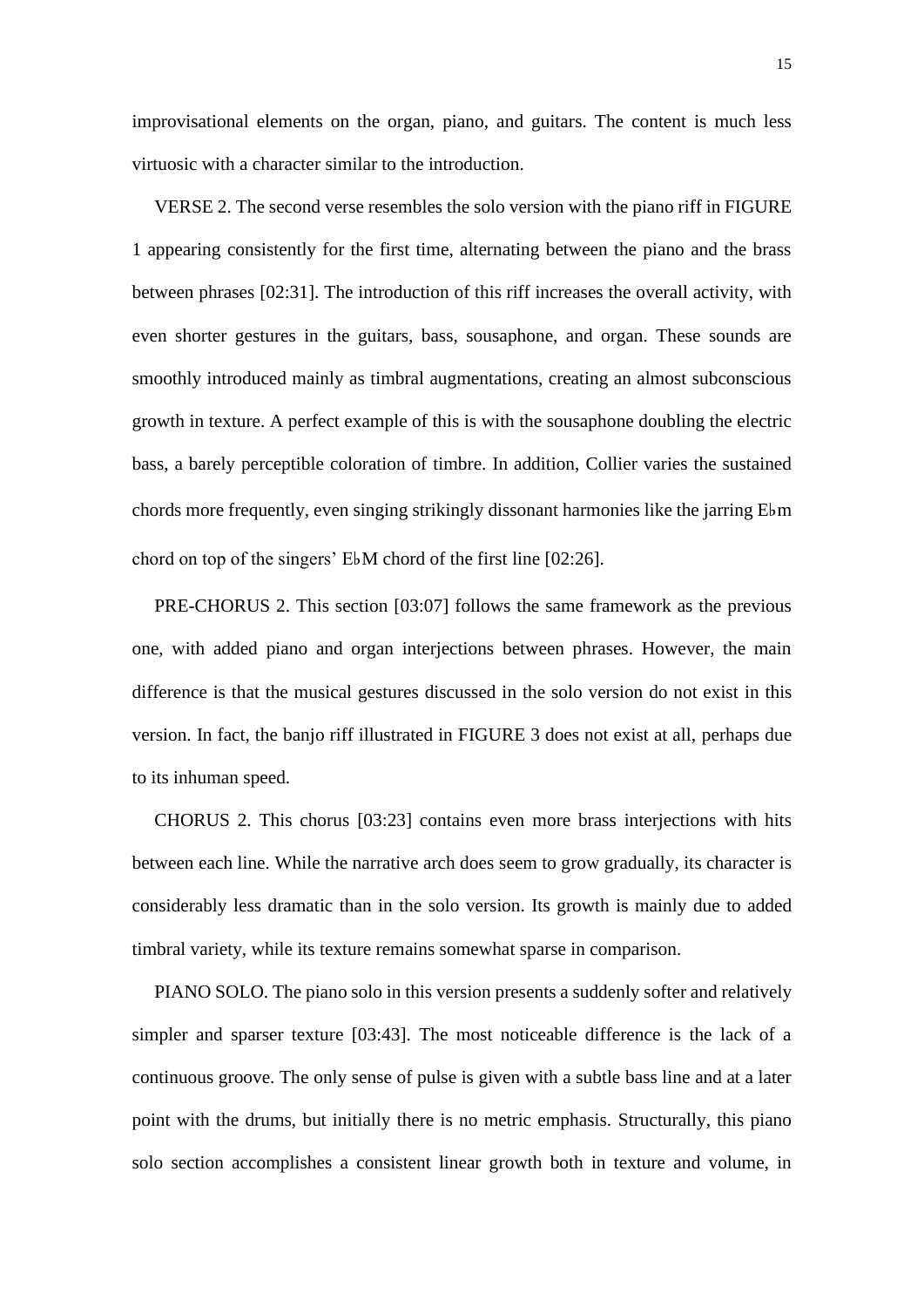contrast to the more angular trajectory of the solo version. This is made easier with the simplified underlying structure, consisting of sixty-four measures that continue in 7/4, avoiding the time signature changes altogether.

There are faint effects in the background played on the synthesizer and organ, colouring the significantly more mellow piano solo which traverses through a multitude of moods. It begins with almost hymn-like properties, moving to simple melodic lines with both hands an octave apart [04:46], and finally growing into a climactic explosion of dense chord progressions and fast scales.

As the piano solo develops, the drums gradually provide a consistent motor rhythm, but still with no emphasis on the 7/4 time signature. The distribution of fast sixteenth notes in the snare drum with one drummer and in the hi-hats with another allow the textural density to grow without it becoming too overwhelming. As this development continues, the tambourine is one of the last ingredients added to this gradual crescendo, which in combination with a one-beat pattern on the drums increase the sense of urgency and activity. Almost every performer contributes texturally with a balanced participation, collectively growing towards the climax of the song. The tension is further intensified by the dynamic camera shots and the restlessness of the musicians looking at each other to coordinate the arrival.

VERSE 3. The absence of an interlude allows the tension to be released directly into the third verse with a modulation one half-step above with a majestic  $E^9$  chord [06:32]. The expert unification of all of these elements makes this one of the most memorable moments of the performance. The dramatic growth to this verse is properly compensated with a combination of three simultaneous and intensely active drummers playing a torrent of drums and cymbals at an incredibly high speed between phrases. This is an effective and clever way to represent the release of energy accumulated at the climax, without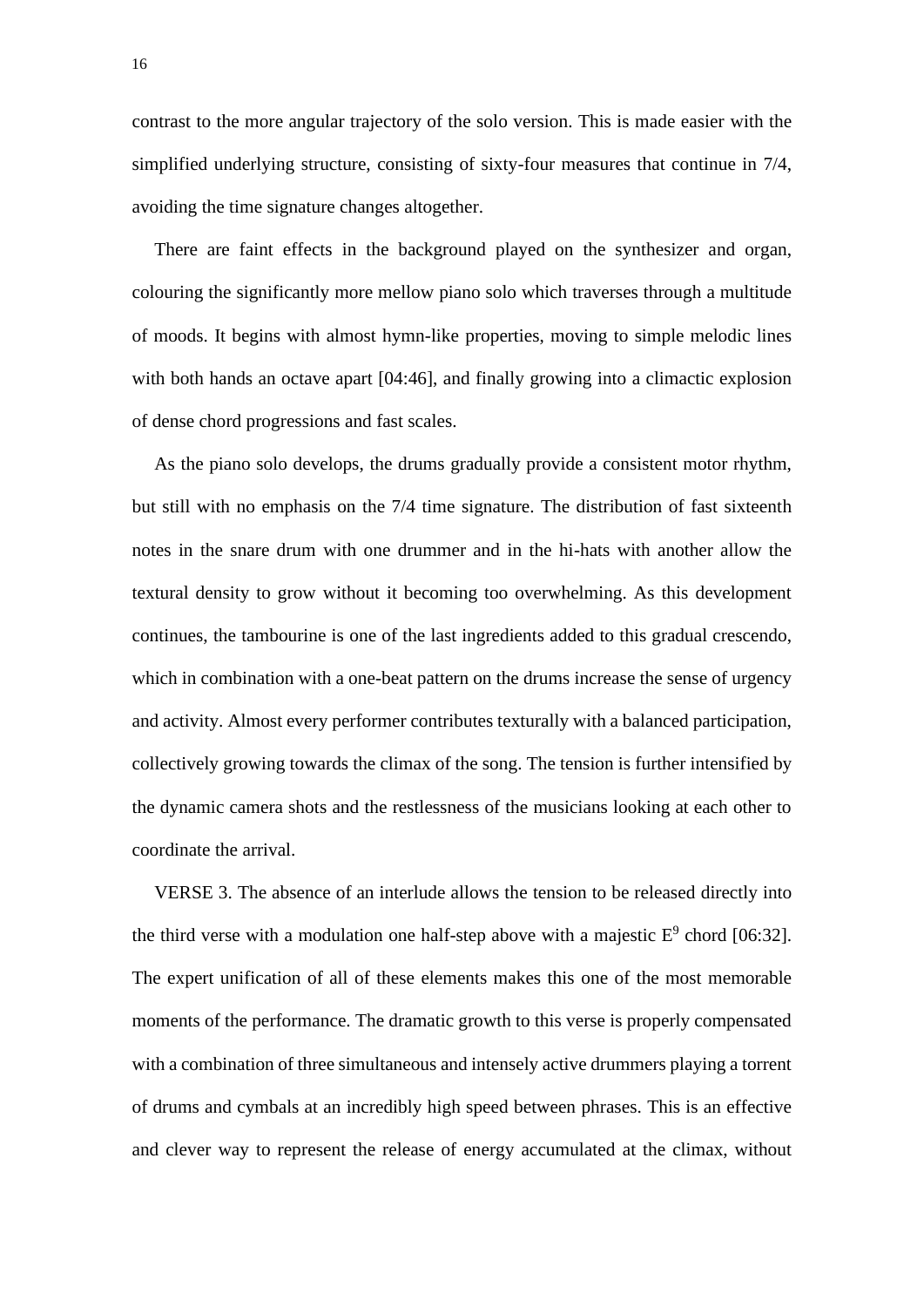overwhelming the listeners with too much harmonic or melodic information. The rest of the instruments continue with the riffs presented in previous verses except for the sousaphone and electric bass, who play on the offbeats of the third line just like in the solo version [06:53]. One major absence is the specific chord progression of the second vocal line mentioned in the previous version. In this version Collier does not vary his singing as much, perhaps for the benefit of the collective integrity of the ensemble.

PRE-CHORUS 3. The narrative arch momentarily decreases for this section [07:13] with the percussion activity immediately returning to normal, following the same format as the two previous ones. The main change is the presence of a longer brass riff between the vocal lines.

CHORUS 3. This chorus is a radical contrast from previous choruses in both this version and the solo version [07:29]. The entire band stops playing, and Collier is left singing softly with his harmonizer. The only similarity is the modulation one half-step below. The chord progression here is unique – it juxtaposes the C dorian melody over a B♭M chord and moves down through the quartal chords  $(G, C, F) - (F#, B, E#) - (F, B\flat,$ E♭) in alternating groups of four and three eighth notes of duration. The second line continues descending with a chromatic progression of  $Eb9 - D9 - Db9 - C9/F$ . The third line repeats the pattern but with a moving bass line on the piano with his left hand [07:38], effectively re-harmonizing the chords above. The fourth line moves even further from the tonal realm, with another chromatic descent of augmented chords from  $A^{aug}$  down to  $E^{aug}$ atop a hardly discernible bass line. The intention of this chorus seems to purposefully disorient the listener to make the return to the familiar even more impactful.

INTERLUDE 2. This section instantly changes the character, turning into a festive return of the musical motifs presented throughout the song [07:50]. It is built with a twomeasure loop of the verse's form, but Collier sings instead slight variations on "raah" and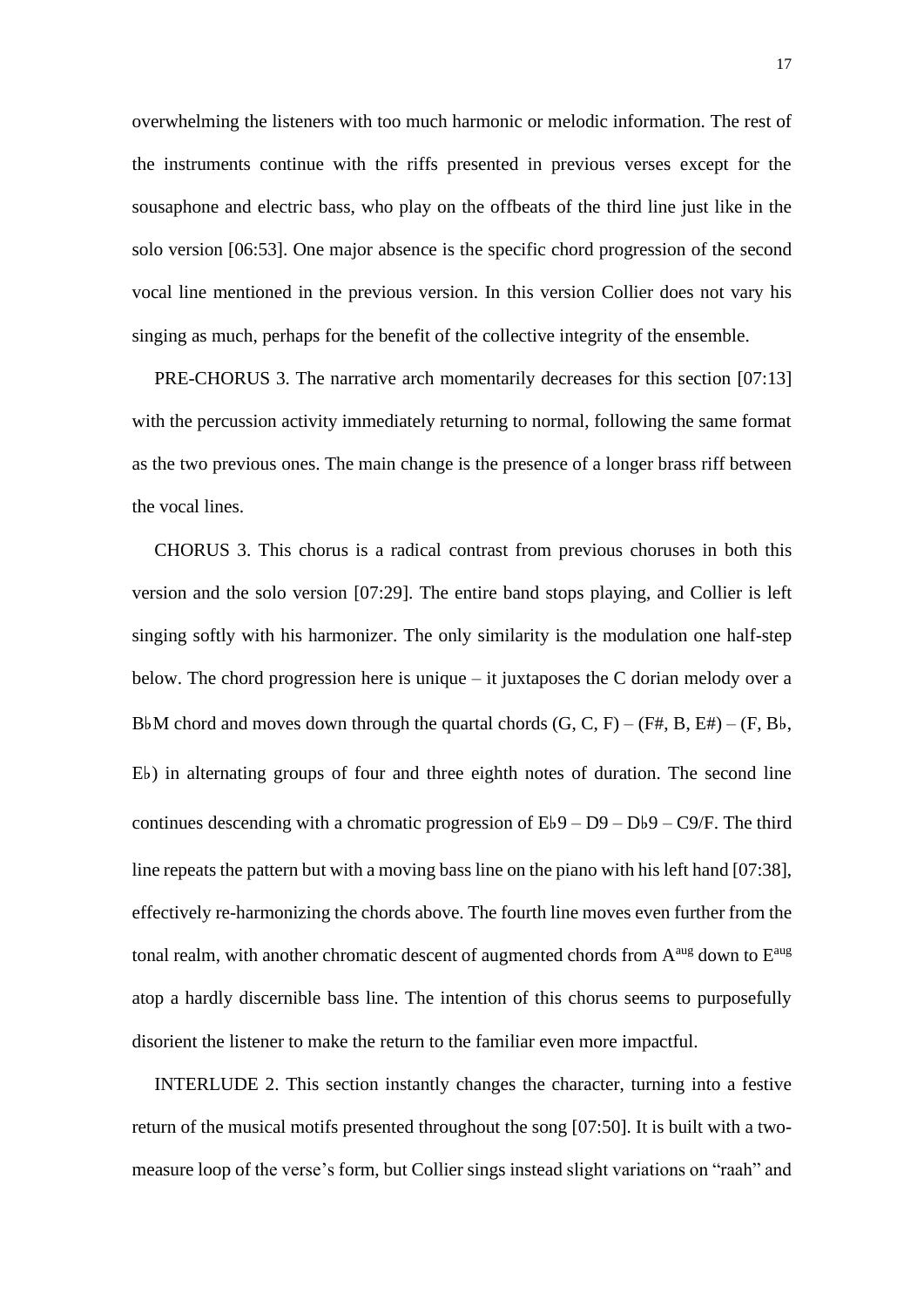"ooh" syllables over a diatonic cluster chord of E♭ lydian. A new bass riff exclusive to this version appears in this section, illustrated in FIGURE 5.



This bass line is played on the sousaphone, electric bass, synthesizer, electric guitar, and the piano. It heavily accentuates every two beats and creates a thick groove that alternates with brass hits and sustained organ chords, which in combination with the active percussive hits make it one of the grooviest section of the entire piece. It is worth noting that during this section the audience is seen shaking their heads to the beat more vigorously than any other moment. Curiously, because of the ambiguity of the 7/4 there is no consensus on when to nod their head – some people nod every beat and others every two, but with the latter there are some audience members that nod in groups of two measures and some that adjust their nod to the 7/4 signature with a grouping of  $2+2+2+1$ beats.

CHORUS 4. To maintain this euphoric atmosphere, an additional chorus is sung by the back up singers while the heavy bass riff continues [08:10]. This climax is expanded by bringing back Collier's "aah"s for the second half of the chorus [08:32] and the drums switch into a two-beat pattern with a splash cymbal on the offbeats. Every performer incorporates their respective riffs to the mix like a parade of juxtaposed musical gestures. These final sections can be neatly summarized with a short description left by one of the commenters reading: "Wow, this is a musical pinata…" (remolachaX 2018).

OUTRO. The energy is slowly reduced in this final section with each instrument gradually fading out with similar improvisational gestures as in the introduction [08:53].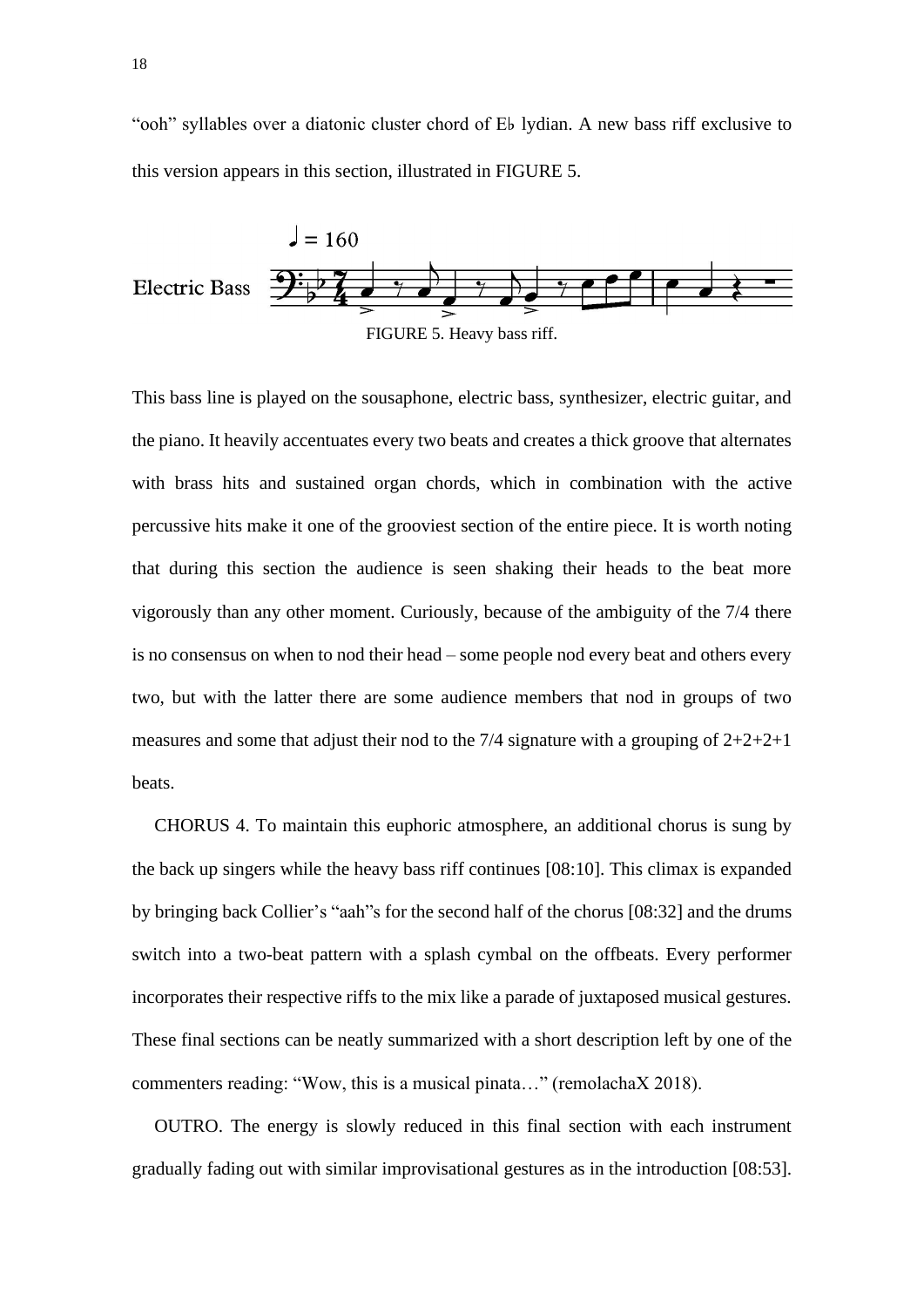This outro is only approximately twenty measures long, and as the other instruments disappear from the mix, a poignant piano solo is left as the last surviving element with any sense of pulse almost completely eliminated. After navigating common tone harmonies with a repeating G, Collier finishes with a chord progression of  $\text{Cm} - \text{E}^{7b9} -$ Dm<sup>7</sup> and arrives to a final F-G-A-B♭ tone cluster on his harmonizer, the same cluster as the one in the verses except without the E♭. The character of this piano solo is somewhat melancholic, a profound antithesis to the highly energetic ending of the solo version.



## Comment Analysis, *One-Man Show* Solo Version

FIGURE 6. Comment analysis on Solo version.

For this analysis, the comments left on each video were read one by one and grouped into six overarching categories after recurring characteristics emerged between both versions. A classification system was created to easily visualize the discourse between users. The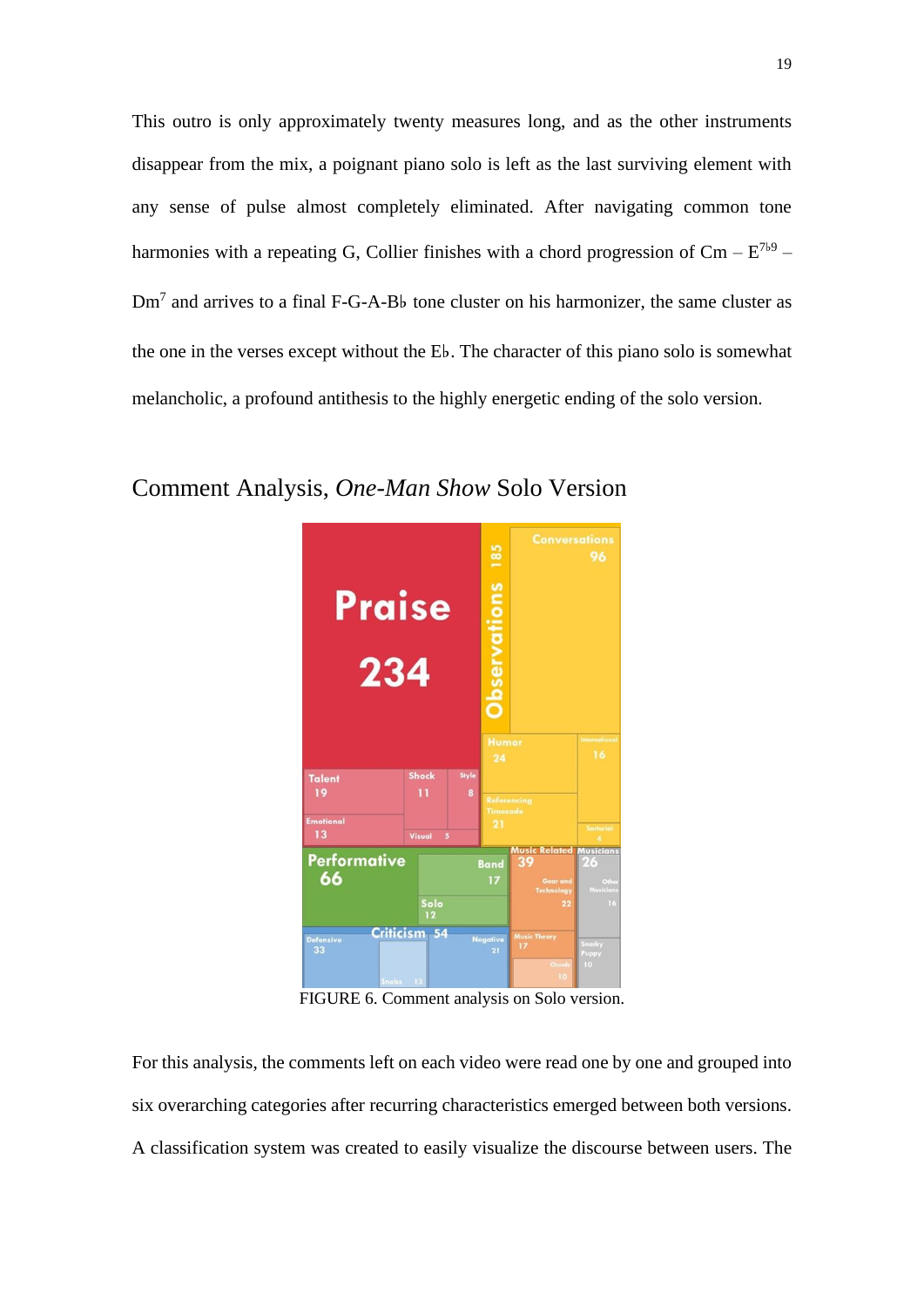six categories are *Praise*, *Observations*, *Performative*, *Criticism*, *Music Related*, and *Musicians*. The above diagram displays the categories in sizes proportional to the approximate number of comments in each one as a way of making the main topics of discussion more easily evident.

The total number of comments on this video is  $404<sup>6</sup>$ , and this diagram shows that more than half of the comments are some way of *praise* for Collier's performance. Some commenters praise very specific aspects, such as the visuals: "Amazes me every time. Love the live video looping, so cool!" (Potter 2016); the style of the music: "He is the source of a new genre, it will not be easy for others to copy him, indeed mindblowing..." (Gerard 2016); or his talent: "No human being on earth at this time has this much musicality. Unparalleled" (NotSereyus 2019). Others simply express awe or even describe an emotional reaction caused by it: "I just got full body goosebumps… this has never happened before" (Masella 2018). The second largest category is a very general category of *observations,* where users simply engage with others or point out their favorite parts of the video, referencing the timecode for others to see: "05:44 blew my mind" (Alvarez 2016). This also includes observations about Collier's sartorial characteristics or any kind of humor: "AKA How To Burn Calories If You're A Musical Genius" (theKRUGMEISTER 2019). Since this category includes casual conversations or greetings from international viewers it does not contribute as much to the analysis.

An interesting detail emerges with the third largest category, that of *performative*  elements. Due to the nature of the setup, the innovative performative elements are at the center of the discussion: "How is this even possible? Could someone explain how this performance works? Lots of playback and loops but it contains a secret" (Alvarado 2016). Within the scope of these comments some people defend the solo rendition: "…limiting himself to piano and voice could be OK, but this format shows so much of his talent, not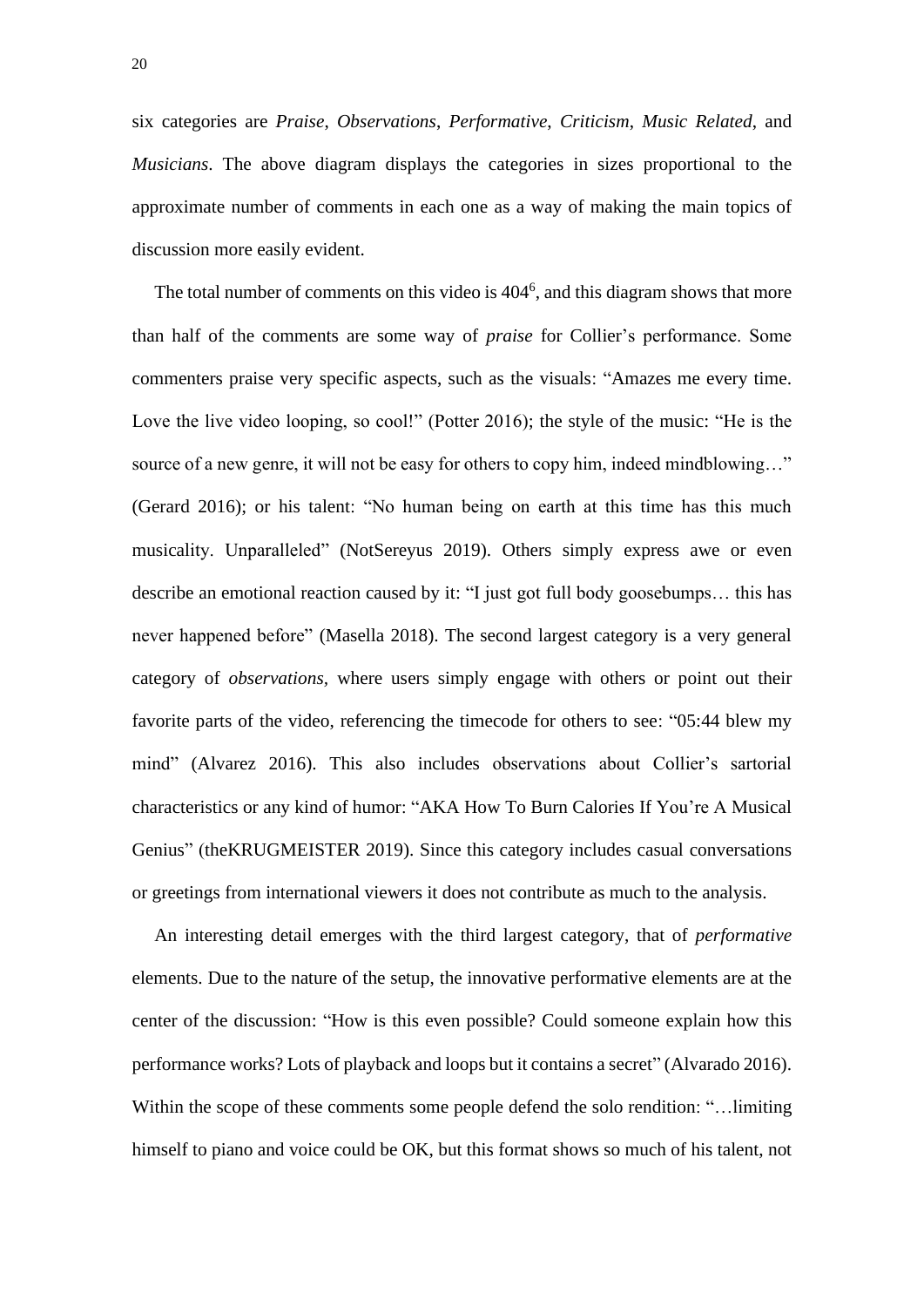just as a composer but as a performer too" (sidenotes 2016); yet a larger percentage of them explicitly stated their preference of a band setup over a solo rendition: "Great music but would sound so much better with a band" (Muntal 2016).

The next category covers any kind of *criticism*. Here, an interesting phenomenon occurs where every negative comment almost always elicits a response defending Collier's musical abilities. The following is a good example, where a user remarks: "…I'm sure it took masses of talent to put together… but more simplicity, lyricism, melody, and reaching out to your audience would make your music a lot more approachable" (Harrold 2016) and a user replies: "Simple minds probably won't find this melodic but to others it's just perfect" (UnicornHorn 2016). The amount of people defending Collier surpasses the amount of negative comments, but some of these commenters go so far as to reply with somewhat derisive remarks that led to the snob category being included.

The last two categories involve music in some way, the first one includes *music related* topics and the last one is about *musicians*. The former includes discussions revolving around the engineering of Collier's setup: "As a live looper myself the fact that he's doing this complex high level stuff and it's all phase-lock-looped without one problem blows my mind" (aliensporebomb 2016); or specific aspects in the construction of the music: "When you can make it groove while alternating between 7-2 and 5-4, you are a genius" (Steer 2017). The amount of people talking about gear and technology was surprisingly higher than discussions about music theory or chord progressions, which are often a main topic of conversation in Collier's music. The final category groups users that describe parallels with other musicians: "He and Beardyman should collaborate together!" (AC/KC 2016); and while Snarky Puppy does get mentioned, it is only a few instances: "He doesn't even need the entire snarky puppy for this song" (Sibarani 2018).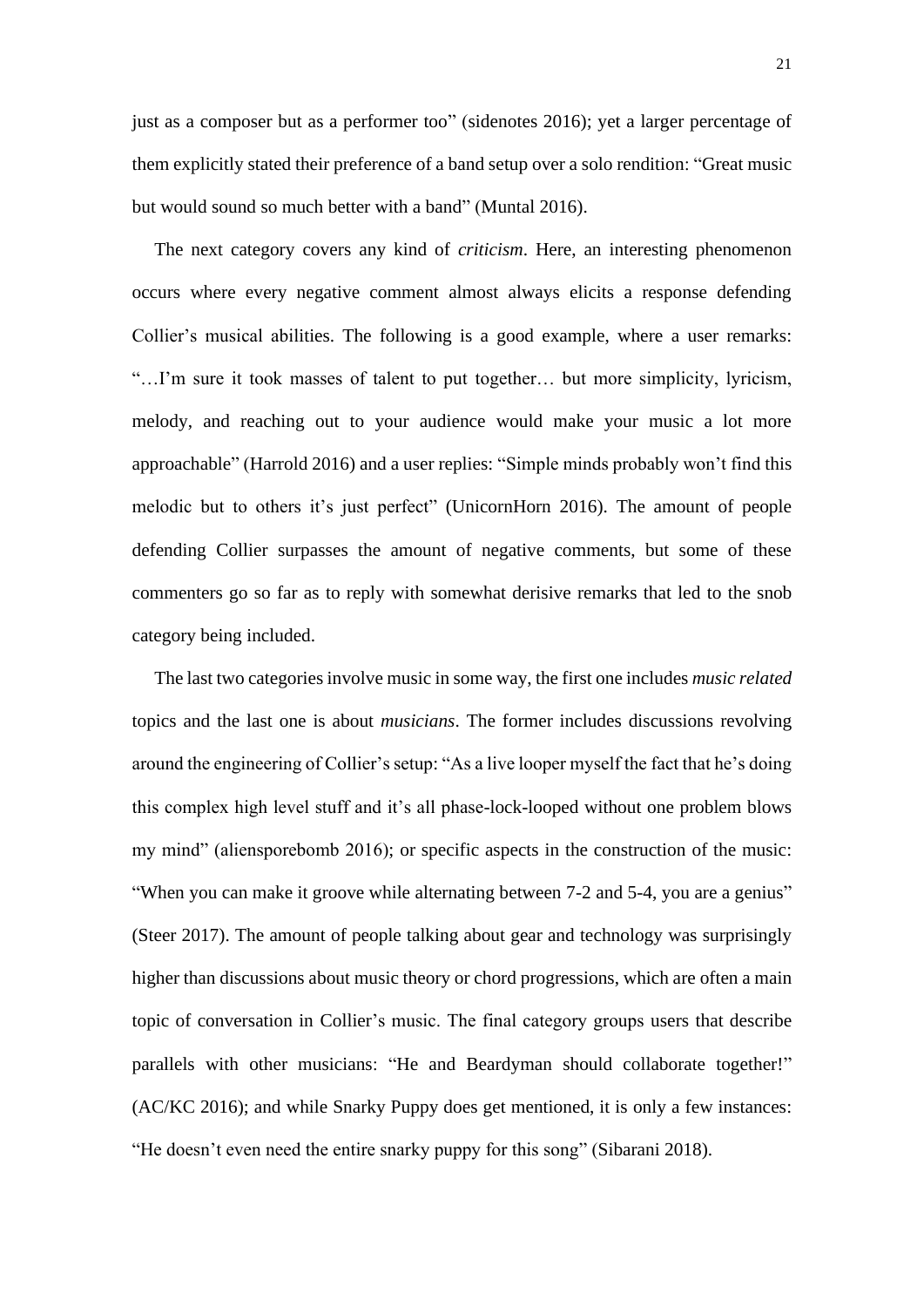# bservations 129 **Praise**  $2<sub>3</sub>$  $27$ 16 **Music Related**  $\frac{1}{2}$   $\frac{1}{2}$ ism nanky ruppy<br>61

## Comment Analysis, *Snarky Puppy* Band Version

FIGURE 7. Comment analysis on Band version.

The sample size for this video is significantly larger than the other version, with a total of 1132 comments left on the video. <sup>6</sup> This higher count is possibly due to the longer history and thus larger fanbase of Snarky Puppy, which is also reflected in the number of views. The Snarky Puppy version similarly presents a proportional distribution of comments between the *praise* and *observations* categories. This time they include different subcategories, such as praise to specific instruments: "Wowwww, they are so tight. 3 percussionists perfectly keeping it together. Perfect balance... Musical Geniuses" (TheUnorthodoxGears 2017); or stating a sense of shock usually with the use of expletives: "Damn.......Damn.....Just.....damn...." (White 2016). The *observations*  category reflects a similar distribution of comments, but there is a larger presence of general questions being asked: "Never heard a sousaphone before, could someone try and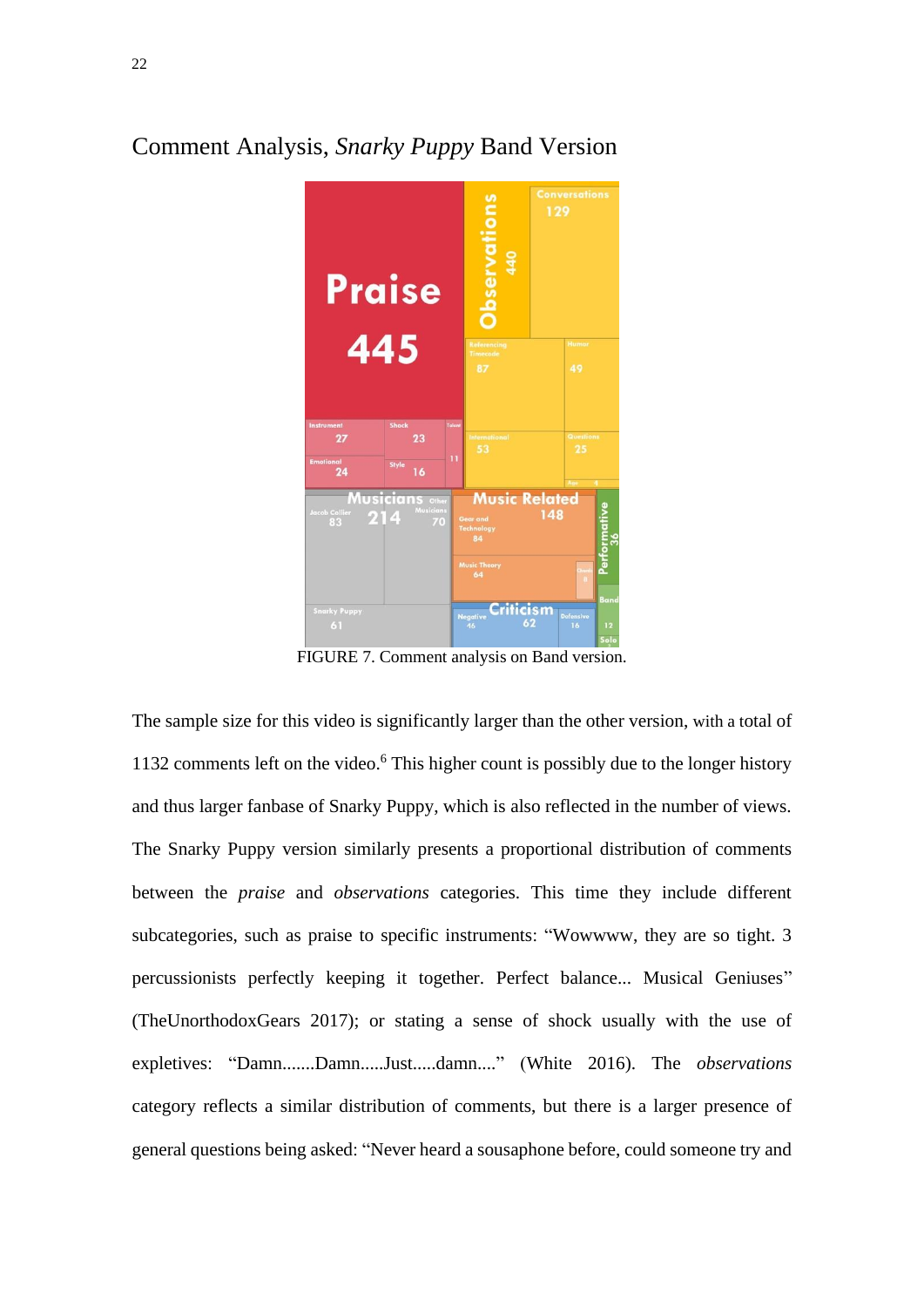indicate a part in this to me where it can be heard really clearly?" (ForTheOracle 2016); and a few that specifically comment on Jacob's age: "I want to hear what he does at 24 to 27. His debut was a typical prodigy showcase; all the tricks he can do, lots of covers and traditional styles. What will he do when he finds his own voice?" (modifiedcontent 2018).

The most important difference to note between renditions is the reversal between the *musicians* and the *performative* categories. Besides *praise*, the main discourse in the comments was about *musicians*, whether specifically mentioning Collier or any of the Snarky Puppy members: "Seeing Michael and Big Ed interact with each other is so much fun" (I\_Like\_It\_Here 2017); or pointing out the similarities to other artists they know and suggesting collaborations: "imagine this Jacob Collier  $+$  Joe dart  $+$  Bernard purdie  $+$  Cory Henry heck me it would be fantastic" (Tone 2017). It is interesting to note how the commenters feel the need to share their stylistic taste and experiences when they witness the hybridity of this performance: "Theres(sic) Zappa, Manhattan Transfer, Bruce Hornsby, and more buried in here" (Dean 2017).

The *music related* category centers around the gear and technology used and music theory topics. The main discussions in the former pertain to the brand of headphones used: "They were Audio Technica M50x. They sounded incredible! Highly recommended" (Layne 2016); and choice of instruments: "Looks like the upper keyboard–a Dave Smith Prophet '08–is being used with some type of harmonizer" (Williams 2019); but there is also some discussion regarding the format of the performance: "Wait. Wait. Is the whole audience wearing headphones? If so that had to be the most amazing experience ever. Everyone is in studio headphone land. An engineers dream" (Holder 2018). The latter includes conversations revolving around distinct chords: "that last chord everyone harmonized on almost made me faint" (MindAndSpirit 2017); but the vast majority is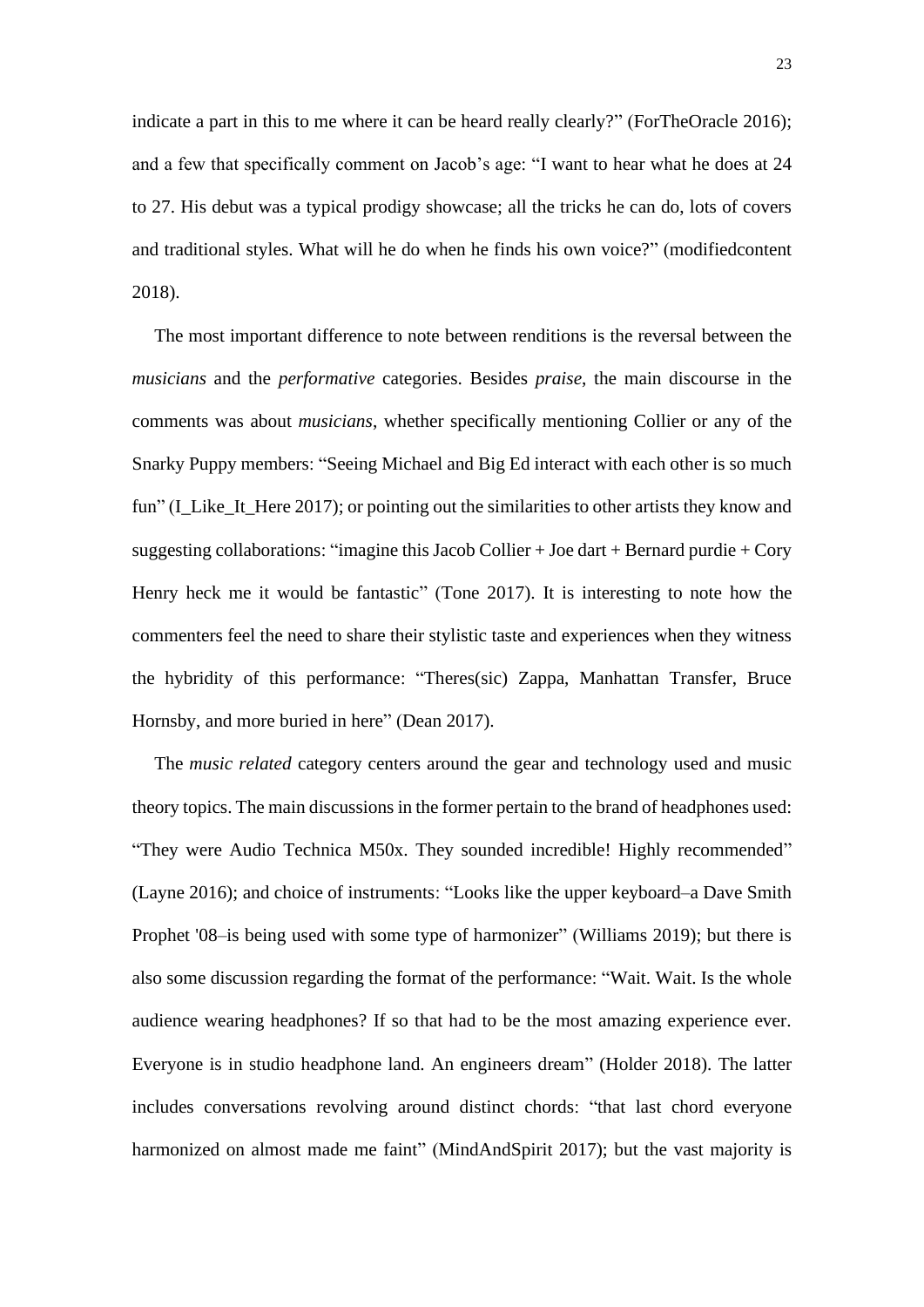people trying to decipher the unusual groove of the song, with comments like: "Can someone PLEASE take me by the hand and demonstrate/clarify the beats and measurements of this piece? I get totally lost trying to figure out the rhythmic structure!" (skemsen 2017); and "Main groove is 7/4, bridge is 5/4, then back to 7/4 during the halftime part. No idea on the solo though" (TheSphericalGuy 2017).

The last two categories resemble the previous version, with the exception that in the *criticism* category there is a higher number of negative comments, perhaps attributed to the broader audience, such as: "great musicianship, incredible technique. but, where's the music? where's the soul? sorry" (Taucher 2017); and "Too smart, too happy, too self indulgent, too expensive, not for me" (Bourehim 2017). Only a handful of comments specifically discuss *performative* elements of this rendition: "Its(sic) so beautiful too(sic) see all the people in this room connected...from each musician, vocalist and audience member...transending(sic) the boundaries of race, gender and culture...bonded by the sound, magnificently so..." (Lampson 2017); with a higher number of commenters expressing their preference for the collective format over the solo format: "This collective I like much better than his solo performances. Keep this up and engage more Artists. That is keeping music LIVE and alive" (Kyd 2018).

## **Conclusions**

JACOB COLLIER'S INTEGRITY. The spectral analysis in verse 2 of the solo version shows that Collier is constantly contributing to the mix, even if it at an imperceptible level. The technical virtuosity Collier frequently displays in his videos suggests that he does not rely on having to pretend. The deeper issue here is that his song is so densely loaded with a wide assortment of instrumental layers it becomes challenging to discern what is live and what is not. Although he is contributing, the density of the texture itself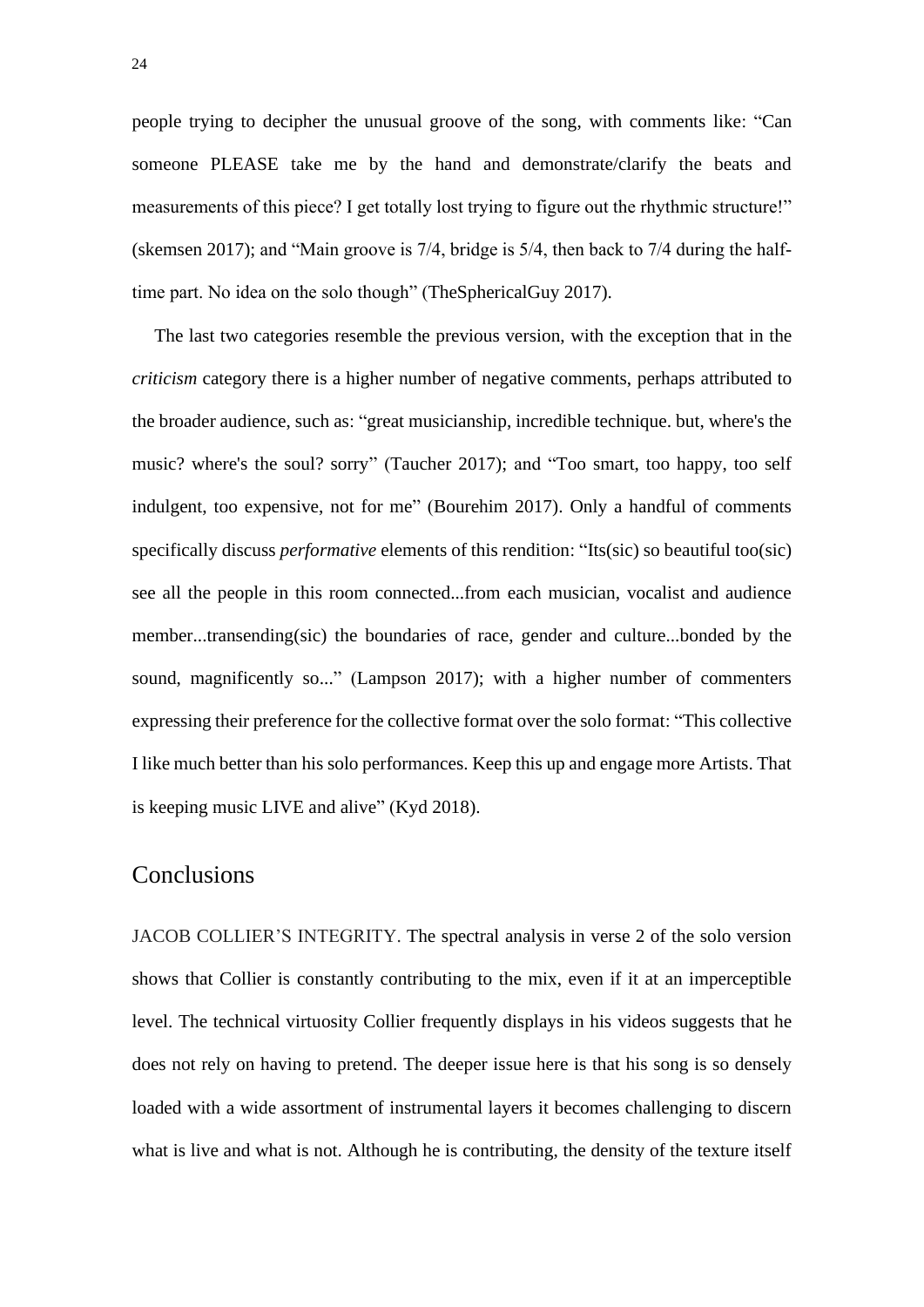becomes the factor that breaks the illusion and makes it appear more like what a commenter described as a "skill showcase rather than a truly engaging live performance" (Chabon 2016). This confusion is reflected in the comments (jjj13031984 2018 and lalloghin 2016), and the claim of a fabricated performance can have a damaging effect on Collier's reputation.

The challenge of Collier's One-Man show is compromising the complex construction of his composition with the simplicity of only one person on stage. However, simplifying or removing layers to make room for accessibility and realism on stage might limit Collier's characteristic compositional style. While innovative in its use of technology and performance, the setup was rather complicated, and he stopped performing this show after touring with it for a few years. In an interview with Amelia Mason for the WBUR Boston NPR radio station, Collier expressed: "we pushed the one-man show pretty hard, and we felt it hit its limits at a number of points. […] The setup worked great for audiences of 2,000, but not so much 20,000" (Mason 2018).

MEDIUM'S PERCEPTION. Despite being the same song, the change of medium from an engineered solo performance to a vibrant collective performance resulted in different perceptions from the audience. The comments show that there is an explicit shift in focus from performative elements in the solo rendition to discussions about musicians in the band version. As mentioned earlier, the hybridity in the Snarky Puppy version invites viewers to discuss their musical preferences, and the conversation is more focused on the stylistic elements of the music. On the other hand, the discussion in the solo version is geared towards compositional elements and the complexity and engineering of the work itself. This could mean that the distribution of the instrumental layers to other musicians mitigates the weight of carrying an entire band on the shoulders of a single person and suggests that the perception of complexity can be informed by the rendition. It is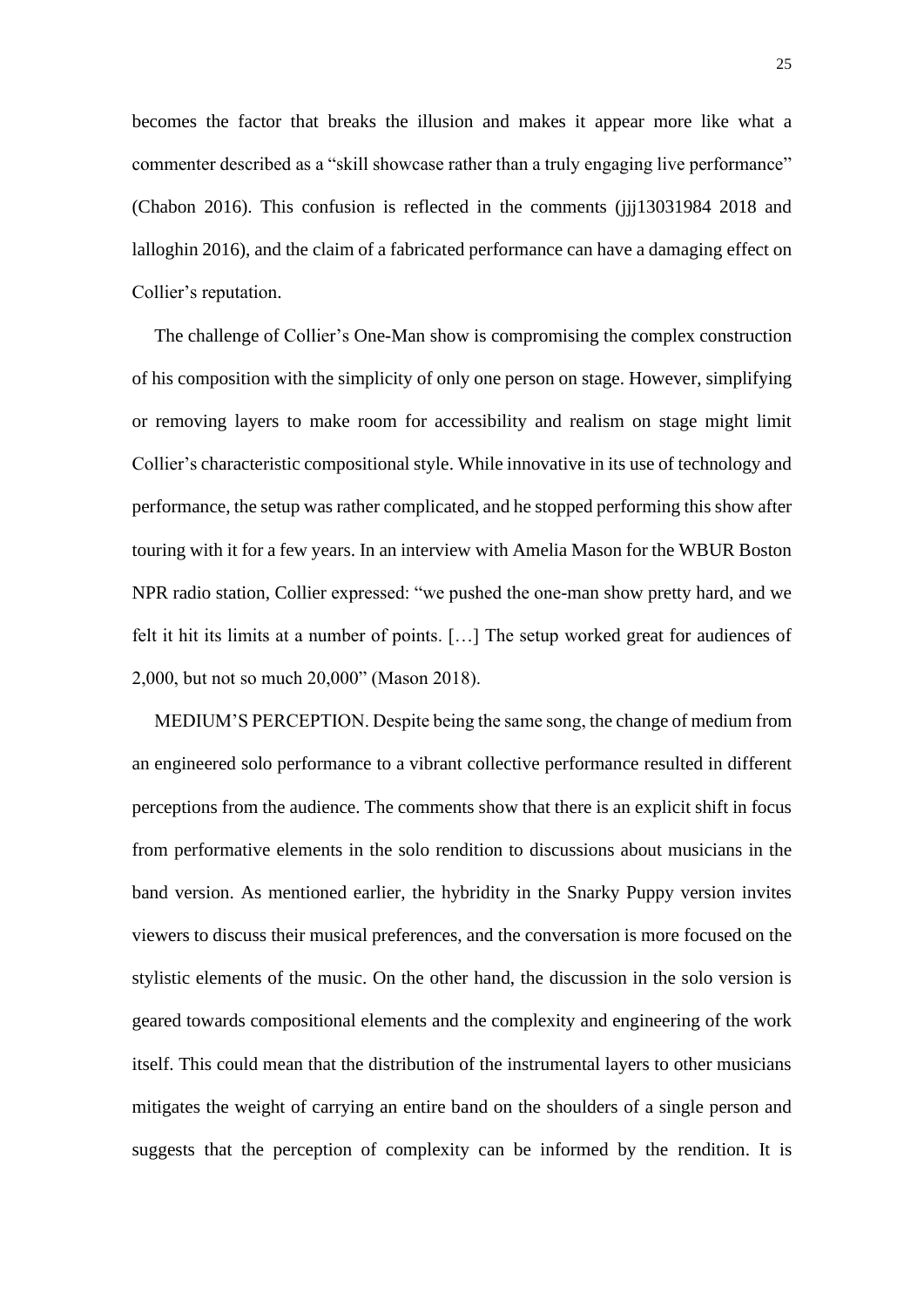important to note, however, that the performance with Snarky Puppy is deliberately less crowded, with sparser textures and few displays of mere virtuosity, which by the nature of the setup occur more frequently in the solo version.

VENUE AND VISUAL ASPECTS. The visual engagement is indispensable in the Snarky Puppy version, not only for the online viewers but for the audience at the venue. There is something powerful about observing the enthusiastic musicians passionately moving to the beat. The unique layout of the venue creates open channels of communication within the audience and the performers, and such a layout invites the listeners to imitate with their own body and engage in a collective experience. While the visual projections in the solo version can add a semiotic dimension to the performance, it can also distract and detract from the listening experience. The comments show almost no discourse about the visual elements, and although they may be a more impactful factor for the audience at the venue, it is hard to ascribe any vital value to them.

HUMAN VS. MACHINE. The principal factor that distinguishes both performances comes down to the use of either pre-recorded tracks or performers. This is a key criticism of the One-Man Show setup, and although Collier uses technology as an extension of himself, it lacks the human nuance and removes the communal experience. Ben Bloomberg himself laments the distance created by the technology, stating that:

In a lot of big shows, the technology is actually upstaging the people, because there are timers, click tracks and the humans have to stay synchronized to the tech. The musicians can't perform naturally, which is sad, because that's the most moving part – that's where the emotional connection is. (Lacey 2016).

Even reviews of the *In My Room* album point out this drawback, saying that "this album is impressive but may leave more than a few starved for something that sounds human" (Donelson 2016).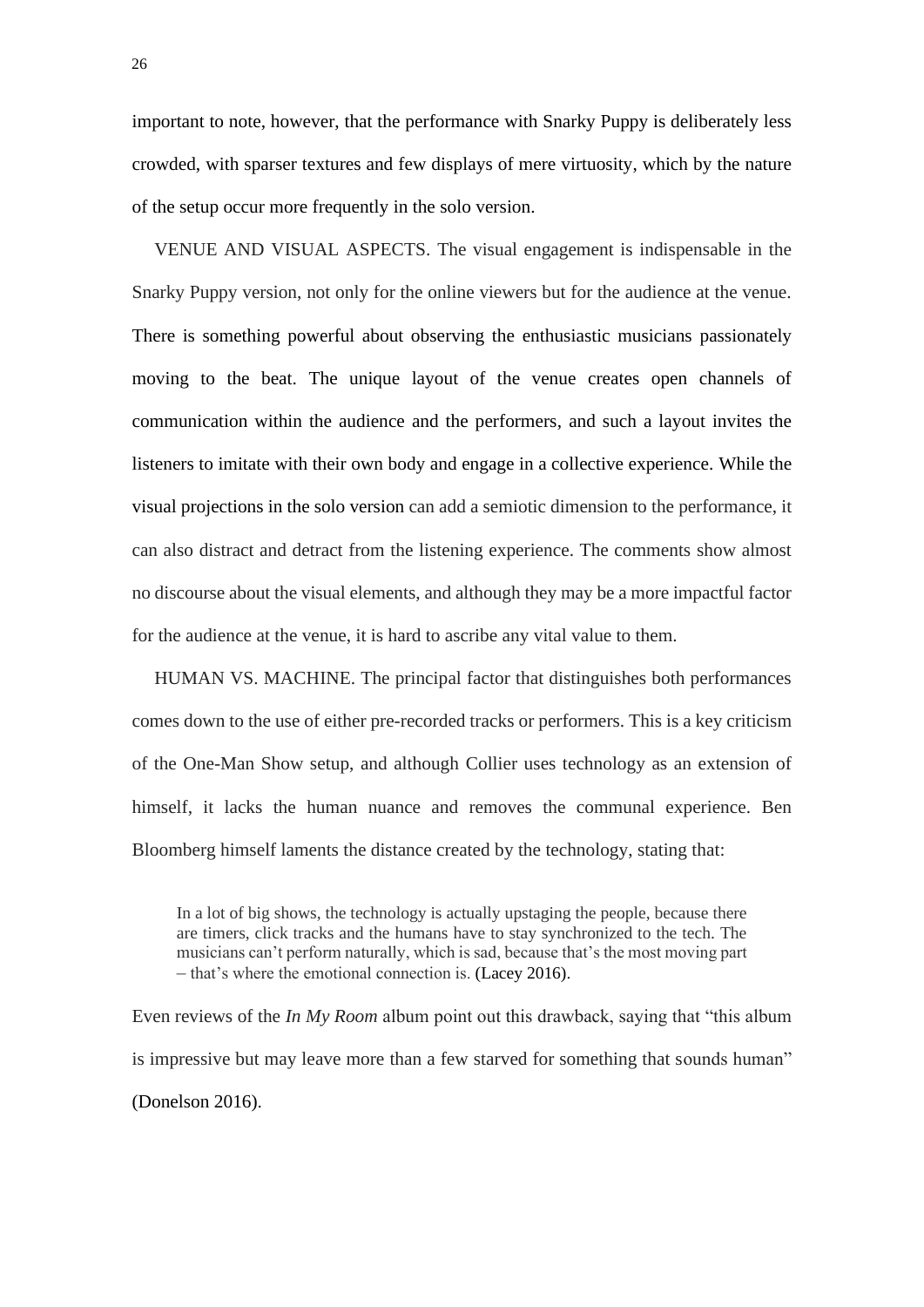COMMUNICATION. Ultimately, one of the fundamental purposes of music is to communicate effectively with the audience. Collier's One-Man Show is a fascinating display of the symbiotic relationship between a talented musician and cutting-edge performative technology. However, by opting for a solo rendition Collier sacrifices the ability to manipulate multiple parameters of his composition in real time, weakening his communicative potential. This control of nuance is advantageously present in the Snarky Puppy version with the distribution of gestures amongst a large number of skillful musicians. Their human contribution to the different layers of the mix, in combination with the layout of the venue, make the music easier to communicate, relate, and digest. Both performances of "Don't You Know" have meaningful value to contribute, but the Snarky Puppy collaboration stands out as a more impactful interpretation due to their effective manner of communication with the audience through their controlled nuance of musical gestures.

## **Endnotes**

<sup>1</sup> Please note that the timecodes listed in the analysis are derived from the corresponding video.

<sup>2</sup> Further details about the band members, guests, and recording credits are available in the description of the referenced video.

<sup>3</sup> The Snarky Puppy video had 3,198,367 views and the solo version had 311,214 views by the time of this analysis, March 25th, 2019.

<sup>4</sup> The software used was the Izotope RX 7 plugin.

<sup>5</sup> This moment occurs between [05:42] and [05:48] of the YouTube video.

 $6$  This was the total number of comments by the time of this analysis. March 25th, 2019.

## References

#### *Bibliography*

AC/KC. 2016. Comment on: Collier, J. *Don't You Know - Jacob Collier (Live @ Village Underground, London)*. [Online video]. Available at <https://www.youtube.com/watch?v=c5FqpddnJmc&lc=Ugh1ePUzOZ4dt3gCo AEC> [Accessed 25 Mar. 2019].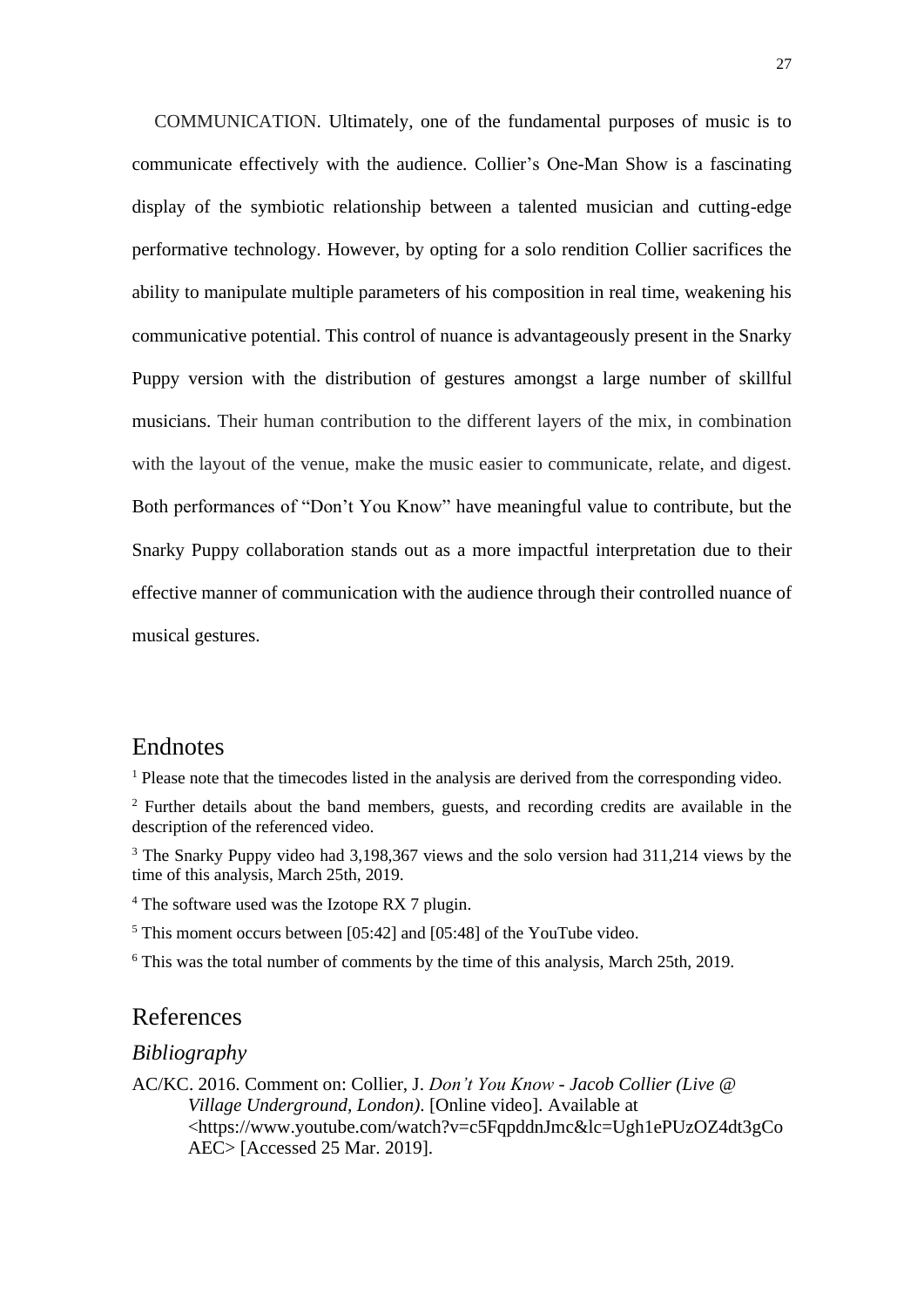- aliensporebomb. 2016. Comment on: Collier, J. *Don't You Know - Jacob Collier (Live @ Village Underground, London)*. [Online video]. Available at <https://www.youtube.com/watch?v=c5FqpddnJmc&lc=Ugj71H3OqWnxdHgC oAEC.8GlX3VPJBKc8Gof1AboptH> [Accessed 25 Mar. 2019].
- Alvarado, M. 2016. Comment on: Collier, J. *Don't You Know - Jacob Collier (Live @ Village Underground, London)*. [Online video]. Available at <https://www.youtube.com/watch?v=c5FqpddnJmc&lc=UgjcRwHFiiGFCngCo AEC> [Accessed 25 Mar. 2019].
- Alvarez, H. 2016. Comment on: Collier, J. *Don't You Know - Jacob Collier (Live @ Village Underground, London)*. [Online video]. Available at <https://www.youtube.com/watch?v=c5FqpddnJmc&lc=UgiIIqBnuUtwbHgCo AEC> [Accessed 25 Mar. 2019].
- Bourehim, Y. 2017. Comment on: groundUPmusicNYC. *Snarky Puppy Feat. Jacob Collier & Big Ed Lee - "Don't You Know" (Family Dinner Volume Two)*. [Online video]. Available at <https://www.youtube.com/watch?v=eqY3FaZmh-Y&lc=UggS7M6of4SdL3gCoAEC> [Accessed 25 Mar. 2019].
- Cawley, T. 2017. *Jacob Collier isn't the only wizard behind his one-man show - The Boston Globe*. [Online] Available at: <https://www.bostonglobe.com/arts/music/2017/08/31/jacob-collier-isn-onlywizard-behind-his-one-man-show/FEqFE8HPT6hQGeLRbU95FJ/story.html> [Accessed 25 Mar. 2019].
- Chabon, J. 2016. Comment on: Collier, J. *Don't You Know - Jacob Collier (Live @ Village Underground, London)*. [Online video]. Available at <https://www.youtube.com/watch?v=c5FqpddnJmc&lc=UgjLIa7ESwRWNXgC oAEC> [Accessed 25 Mar. 2019].
- Dean, J. 2017. Comment on: groundUPmusicNYC. *Snarky Puppy Feat. Jacob Collier & Big Ed Lee - "Don't You Know" (Family Dinner Volume Two)*. [Online video]. Available at <https://www.youtube.com/watch?v=eqY3FaZmh-Y&lc=Ughg6zikomP5N3gCoAEC> [Accessed 25 Mar. 2019].
- Donelson, M. 2016. *In My Room - Jacob Collier*. [Online] Available at: <https://www.allmusic.com/album/in-my-room-mw0002944025> [Accessed 25 Mar. 2019].
- Fordham, J. 2016. *Jacob Collier: In My Room review – dazzling exuberance and virtuosity*. [Online] Available at: <https://www.theguardian.com/music/2016/jun/30/jacob-collier-in-my-roomjazz-cd-review-qwest-membran> [Accessed 25 Mar. 2019].
- ForTheOracle. 2016. Comment on: groundUPmusicNYC. *Snarky Puppy Feat. Jacob Collier & Big Ed Lee - "Don't You Know" (Family Dinner Volume Two)*. [Online video]. Available at <https://www.youtube.com/watch?v=eqY3FaZmh-Y&lc=Ugh70xjI8iaH2HgCoAEC> [Accessed 25 Mar. 2019].
- Gerard, R. 2016. Comment on: Collier, J. *Don't You Know - Jacob Collier (Live @ Village Underground, London)*. [Online video]. Available at <https://www.youtube.com/watch?v=c5FqpddnJmc&lc=Ugj71H3OqWnxdHgC oAEC> [Accessed 25 Mar. 2019].
- Harrold, R. 2016. Comment on: Collier, J. *Don't You Know - Jacob Collier (Live @ Village Underground, London)*. [Online video]. Available at <https://www.youtube.com/watch?v=c5FqpddnJmc&lc=Ugi6mDbVKhQ4uXgC oAEC> [Accessed 25 Mar. 2019].
- Holder, A. 2018. Comment on: groundUPmusicNYC. *Snarky Puppy Feat. Jacob Collier & Big Ed Lee - "Don't You Know" (Family Dinner Volume Two)*.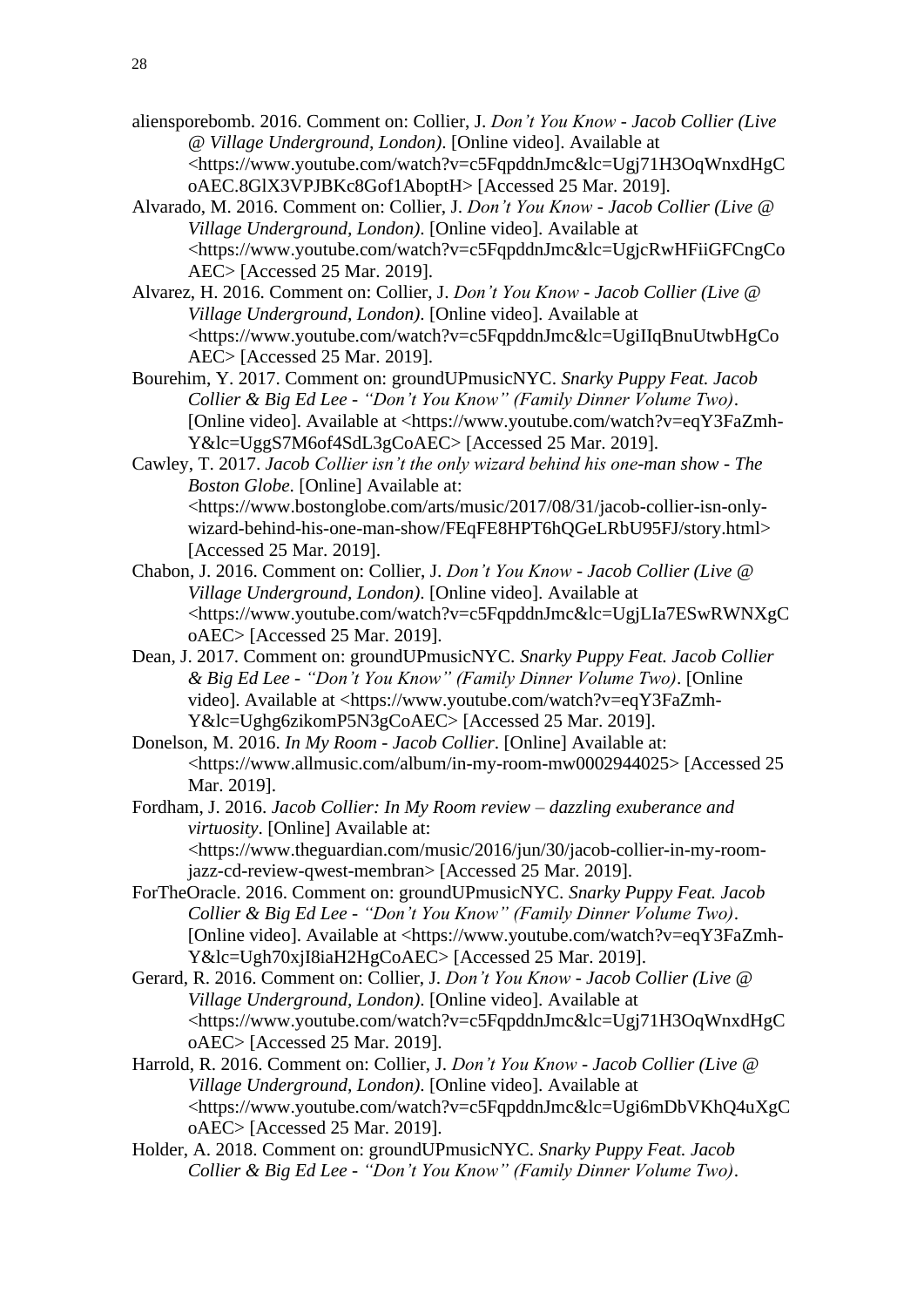[Online video]. Available at <https://www.youtube.com/watch?v=eqY3FaZmh-Y&lc=UgyFAorwsAsztjUNRFV4AaABAg> [Accessed 25 Mar. 2019].

- I\_Like\_It\_Here. 2017. Comment on: groundUPmusicNYC. *Snarky Puppy Feat. Jacob Collier & Big Ed Lee - "Don't You Know" (Family Dinner Volume Two)*. [Online video]. Available at <https://www.youtube.com/watch?v=eqY3FaZmh-Y&lc=UghpEnt1bwI3qngCoAEC> [Accessed 25 Mar. 2019].
- jjj13031984. 2018. Comment on: Collier, J. *Don't You Know - Jacob Collier (Live @ Village Underground, London)*. [Online video]. Available at <https://www.youtube.com/watch?v=c5FqpddnJmc&lc=Ugy\_KPSq9Q0cm1zIk cR4AaABAg> [Accessed 25 Mar. 2019].
- Kyd, L. 2018. Comment on: groundUPmusicNYC. *Snarky Puppy Feat. Jacob Collier & Big Ed Lee - "Don't You Know" (Family Dinner Volume Two)*. [Online video]. Available at <https://www.youtube.com/watch?v=eqY3FaZmh-Y&lc=Ugx2BUpAMp8RO1JR7Ht4AaABAg> [Accessed 25 Mar. 2019].
- Lacey, S. 2016. *Behind the Artwork: Ben Bloomberg Creates Live Performance Systems for Virtuoso Multi-instrumentalist Jacob Collier - Arts at MIT*. [Blog]. Available at: <https://arts.mit.edu/behind-artwork-ben-bloomberg-creates-liveperformance-systems-virtuoso-multi-instrumentalist-jacob-collier> [Accessed 25 Mar. 2019].
- lalloghin. 2016. Comment on: Collier, J. *Don't You Know - Jacob Collier (Live @ Village Underground, London)*. [Online video]. Available at <https://www.youtube.com/watch?v=c5FqpddnJmc&lc=Ugg5d6mHm011EngC oAEC> [Accessed 25 Mar. 2019].
- Lampson, C. 2017. Comment on: groundUPmusicNYC. *Snarky Puppy Feat. Jacob Collier & Big Ed Lee - "Don't You Know" (Family Dinner Volume Two)*. [Online video]. Available at <https://www.youtube.com/watch?v=eqY3FaZmh-Y&lc=UgihbRhNWawIkHgCoAEC> [Accessed 25 Mar. 2019].
- Layne, C. 2016. Comment on: groundUPmusicNYC. *Snarky Puppy Feat. Jacob Collier & Big Ed Lee - "Don't You Know" (Family Dinner Volume Two)*. [Online video]. Available at <https://www.youtube.com/watch?v=eqY3FaZmh-Y&lc=UgjcQ9EpFusNHHgCoAEC.8EyvpeWvXxE8JxIZd4VIhL> [Accessed 25 Mar. 2019].
- Lewis, J. 2015. *Jacob Collier review – jazz's new messiah*. [Online]. Available at: <https://www.theguardian.com/music/2015/jul/03/jacob-collier-review-ronniescotts-jazz-new-messiah> [Accessed 25 Mar. 2019].
- Masella, L. 2018. Comment on: Collier, J. *Don't You Know - Jacob Collier (Live @ Village Underground, London)*. [Online video]. Available at <https://www.youtube.com/watch?v=c5FqpddnJmc&lc=UgzfMTbJIcN93xJqNr J4AaABAg> [Accessed 25 Mar. 2019].
- Mason, A. 2018. *Reaching Tech's Limit, YouTube Phenom Jacob Collier Seeks A Human Touch*. [online] Available at: <https://www.wbur.org/artery/2018/12/05/jacob-collier-youtube-phenom> [Accessed 25 Mar. 2019].
- MindAndSpirit. 2017. Comment on: groundUPmusicNYC. *Snarky Puppy Feat. Jacob Collier & Big Ed Lee - "Don't You Know" (Family Dinner Volume Two)*. [Online video]. Available at <https://www.youtube.com/watch?v=eqY3FaZmh-Y&lc=UghFE1c38-Se03gCoAEC> [Accessed 25 Mar. 2019].
- modifiedcontent. 2018. Comment on: groundUPmusicNYC. *Snarky Puppy Feat. Jacob Collier & Big Ed Lee - "Don't You Know" (Family Dinner Volume Two)*. [Online video]. Available at <https://www.youtube.com/watch?v=eqY3FaZmh-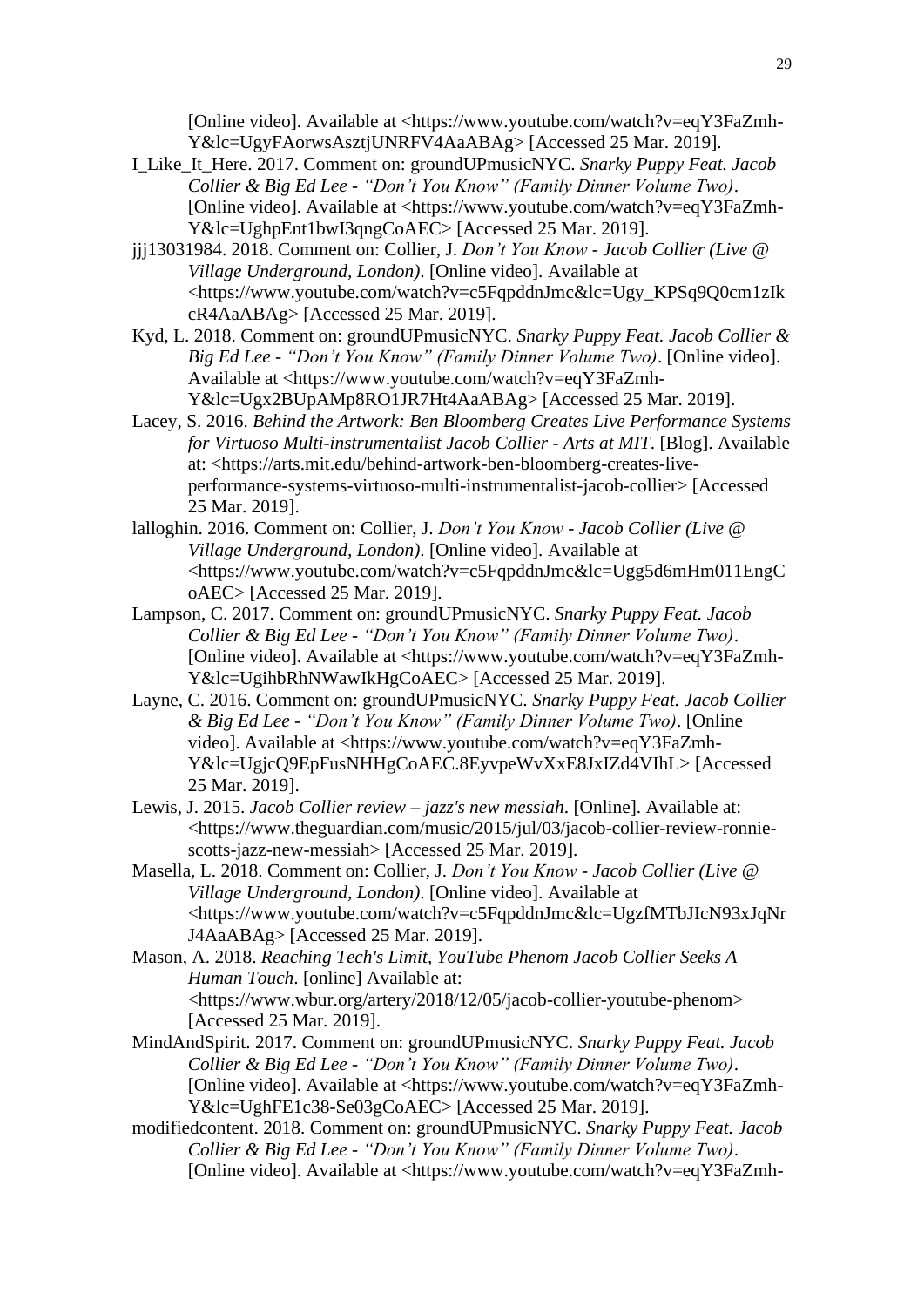Y&lc=UghYqTdu4j-4sHgCoAEC.8EJahiq1OD08\_e1CZmmvZ0> [Accessed 25 Mar. 2019].

Muntal, J. 2016. Comment on: Collier, J. *Don't You Know - Jacob Collier (Live @ Village Underground, London)*. [Online video]. Available at <https://www.youtube.com/watch?v=c5FqpddnJmc&lc=Ugi8VLw-TujM73gCoAEC> [Accessed 25 Mar. 2019].

NotSereyus. 2019. Comment on: Collier, J. *Don't You Know - Jacob Collier (Live @ Village Underground, London)*. [Online video]. Available at <https://www.youtube.com/watch?v=c5FqpddnJmc&lc=UgzgD616qkTP5BOO ChZ4AaABAg> [Accessed 25 Mar. 2019].

Potter, J. 2016. Comment on: Collier, J. *Don't You Know - Jacob Collier (Live @ Village Underground, London)*. [Online video]. Available at <https://www.youtube.com/watch?v=c5FqpddnJmc&lc=Uggj\_uz1ORaDMXgC oAEC> [Accessed 25 Mar. 2019].

remolachaX. 2018. Comment on: groundUPmusicNYC. *Snarky Puppy Feat. Jacob Collier & Big Ed Lee - "Don't You Know" (Family Dinner Volume Two)*. [Online video]. Available at <https://www.youtube.com/watch?v=eqY3FaZmh-Y&lc=UgwFwZi-gVxtMkxTgNl4AaABAg> [Accessed 25 Mar. 2019].

Sibarani, O. 2018. Comment on: Collier, J. *Don't You Know - Jacob Collier (Live @ Village Underground, London)*. [Online video]. Available at <https://www.youtube.com/watch?v=c5FqpddnJmc&lc=UgyB0t-9iTuIJgH\_zNl4AaABAg> [Accessed 25 Mar. 2019].

sidenotes. 2016. Comment on: Collier, J. *Don't You Know - Jacob Collier (Live @ Village Underground, London)*. [Online video]. Available at <https://www.youtube.com/watch?v=c5FqpddnJmc&lc=UghPG4uF0c50NXgCo AEC> [Accessed 25 Mar. 2019].

skemsen. 2017. Comment on: groundUPmusicNYC. *Snarky Puppy Feat. Jacob Collier & Big Ed Lee - "Don't You Know" (Family Dinner Volume Two)*. [Online video]. Available at <https://www.youtube.com/watch?v=eqY3FaZmh-Y&lc=UggQBVweOVdMD3gCoAEC> [Accessed 25 Mar. 2019].

Steer, C. 2017. Comment on: Collier, J. *Don't You Know - Jacob Collier (Live @ Village Underground, London)*. [Online video]. Available at <https://www.youtube.com/watch?v=c5FqpddnJmc&lc=UgimJYI9svn9THgCo AEC> [Accessed 25 Mar. 2019].

Taucher, P. 2017. Comment on: groundUPmusicNYC. *Snarky Puppy Feat. Jacob Collier & Big Ed Lee - "Don't You Know" (Family Dinner Volume Two)*. [Online video]. Available at <https://www.youtube.com/watch?v=eqY3FaZmh-Y&lc=UggMAIfRtiXwzXgCoAEC> [Accessed 25 Mar. 2019].

theKRUGMEISTER. 2019. Comment on: Collier, J. *Don't You Know - Jacob Collier (Live @ Village Underground, London)*. [Online video]. Available at <https://www.youtube.com/watch?v=c5FqpddnJmc&lc=Ugyyf4fYYJa7pgtV70 V4AaABAg> [Accessed 25 Mar. 2019].

- TheSphericalGuy. 2017. Comment on: groundUPmusicNYC. *Snarky Puppy Feat. Jacob Collier & Big Ed Lee - "Don't You Know" (Family Dinner Volume Two)*. [Online video]. Available at <https://www.youtube.com/watch?v=eqY3FaZmh-Y&lc=UgwsAq1xtn0T1B\_\_X8Z4AaABAg.8YAzLJGebtN8YYiYKXSXyf> [Accessed 25 Mar. 2019].
- TheUnorthodoxGears. 2017. Comment on: groundUPmusicNYC. *Snarky Puppy Feat. Jacob Collier & Big Ed Lee - "Don't You Know" (Family Dinner Volume Two)*.